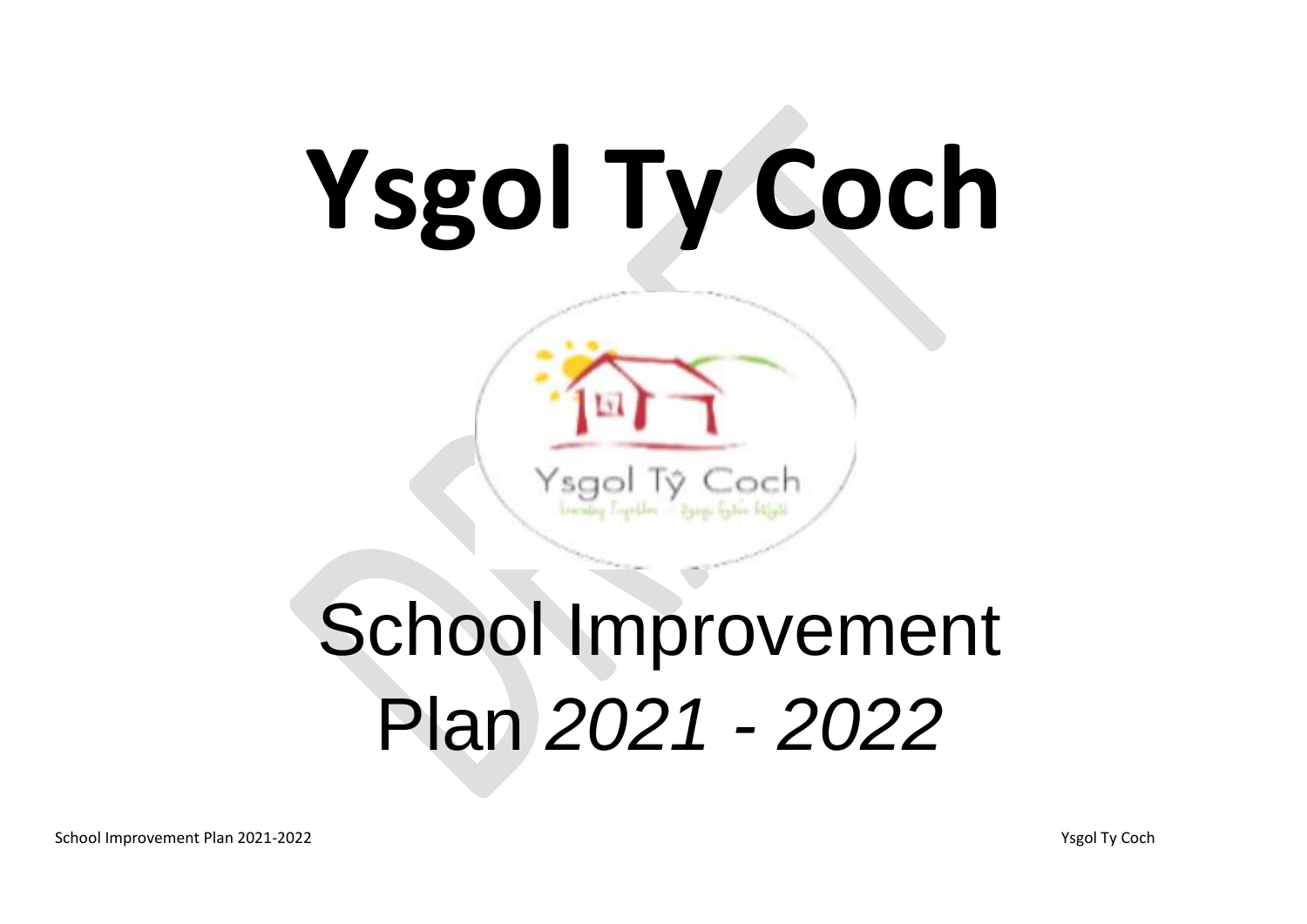| <b>Address</b>               | Ysgol Ty Coch Lansdale Drive, Tonteg |
|------------------------------|--------------------------------------|
| <b>Telephone</b>             | 01443 203471                         |
| Email                        | David.t.jenkins@rctcbc.gov.uk        |
| Website                      | www.ysgoltycoch.co.uk                |
| <b>DES LA Number</b>         |                                      |
| Headteacher                  | David Jenkins                        |
| <b>Chair of Governors</b>    | Janice Stuckey                       |
| <b>Director of Education</b> | <b>Gaynor Davies</b>                 |

| <b>Staffing Levels</b> | Teaching  |           | <b>Instructor</b> |           | <b>LSAs</b> |           | Childca<br>re<br><b>Officer</b> |           | <b>SEN</b><br><b>SNSAs</b> |           | <b>Clerk</b> |            | <b>Caretaker</b><br><b>Cleaner</b> |            | <b>Midday</b><br><b>Supervisors</b> |            | <b>Canteen</b><br><b>Staff</b> | Total |
|------------------------|-----------|-----------|-------------------|-----------|-------------|-----------|---------------------------------|-----------|----------------------------|-----------|--------------|------------|------------------------------------|------------|-------------------------------------|------------|--------------------------------|-------|
|                        | 24        |           |                   |           | 65          |           |                                 |           |                            |           | 4            |            |                                    |            |                                     |            | 4                              | 107   |
| <b>Number on Roll</b>  | <b>YN</b> | <b>YR</b> | <b>Y1</b>         | <b>Y2</b> | <b>Y3</b>   | <b>Y4</b> | <b>Y5</b>                       | <b>Y6</b> | <b>Y7</b>                  | <b>Y8</b> | <b>Y9</b>    | <b>Y10</b> | <b>Y11</b>                         | <b>Y12</b> | Y13                                 | <b>Y14</b> | <b>Total</b>                   |       |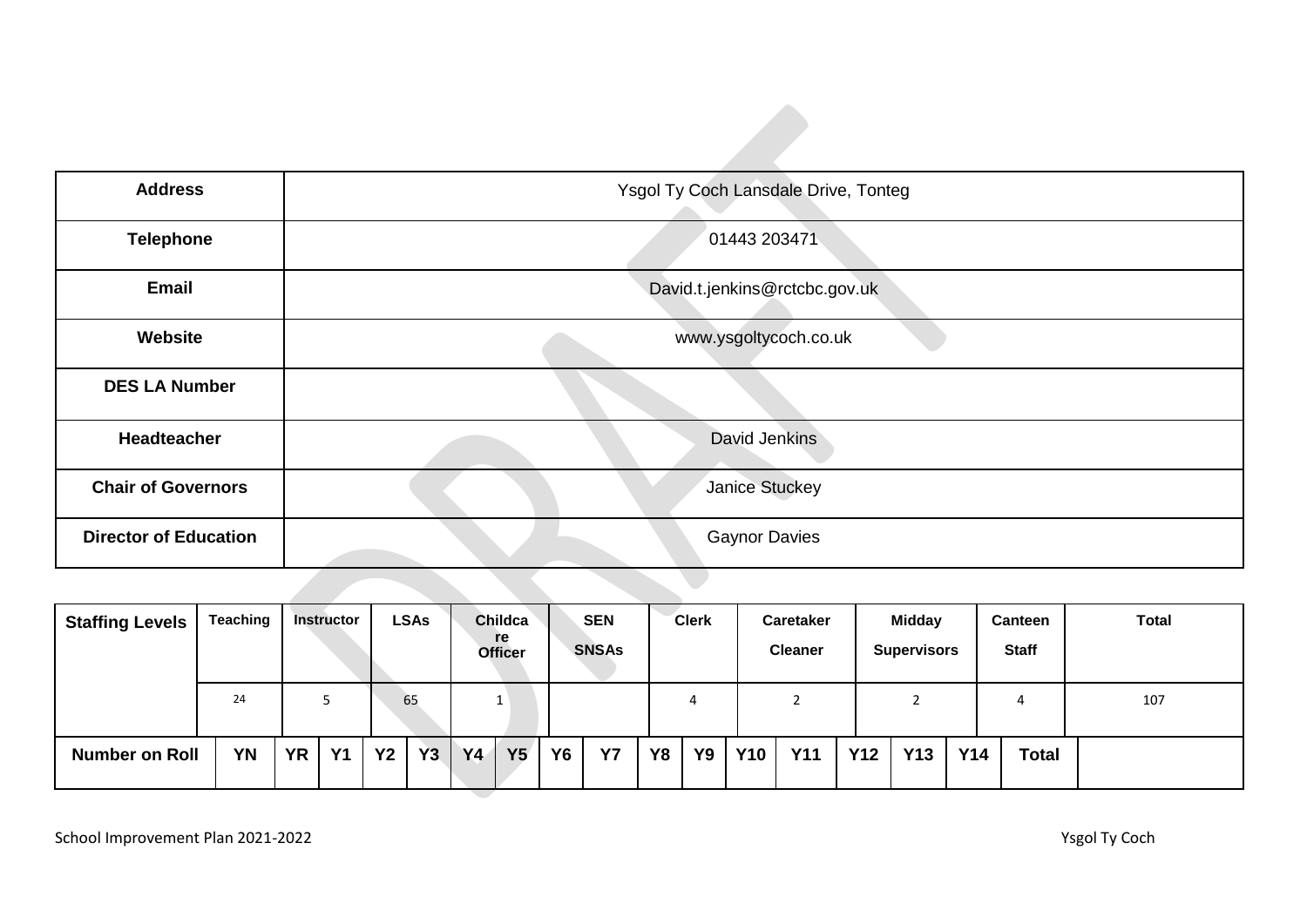| <b>YTC 2021-2022</b> |  |  |  |  |  |  |  |  |  |
|----------------------|--|--|--|--|--|--|--|--|--|
| BYC 2021-2022        |  |  |  |  |  |  |  |  |  |

#### **AOLE Enrichment Days**

| AREA OF LEARNING AND EXPERIENCE (AOLE) | <b>EVENT/DATE</b> |
|----------------------------------------|-------------------|
| <b>HUMANITIES</b>                      | 01.10.21          |
| <b>EXPRESSIVE ARTS</b>                 | 26.11.21          |
| <b>MATHS AND NUMERACY</b>              | 28.01.21          |
| LANGUAGE, LITERACY AND COMMUNICATION   | 04.03.21          |
| <b>HEALTH AND WELLBEING</b>            | 13.05.21          |
| <b>SCIENCE AND TECHNOLOGY</b>          | 17.06.21          |

#### **Focus:**

- To develop an internal structure which mirrors Pioneer School AOLE Groups
- To inspire young people
- To keep abreast of the latest developments in each area of learning and experience associated with the new curriculum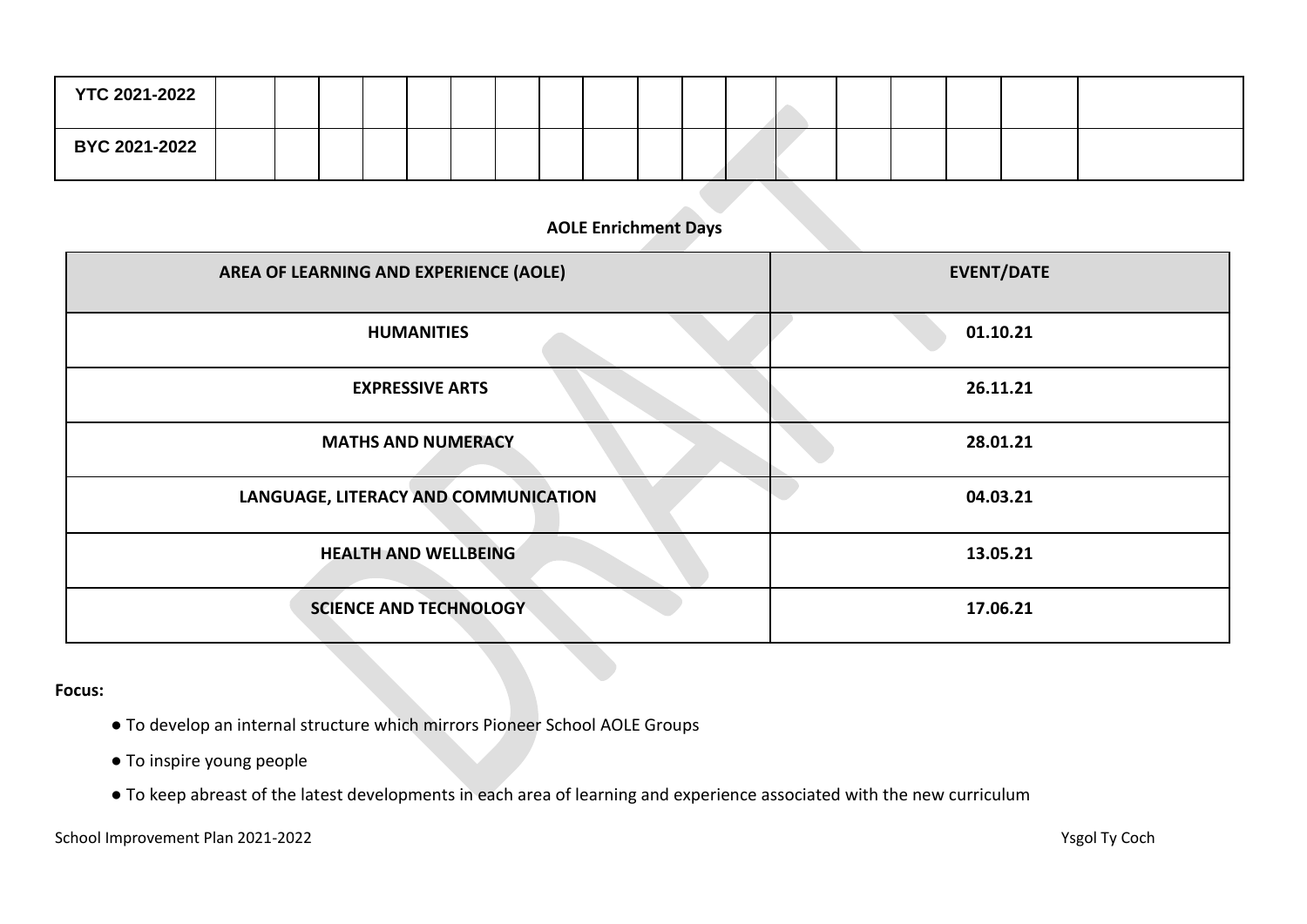● To plan exciting and engaging enrichment days which act as a vehicle to improve staff understanding of the new National Curriculum in Wales

- To design a policy and action plan for each AOLE with clearly defined roles and responsibilities
- To Continue embedding the 4 key purposes of the new curriculum through AOLEs
- To improve understanding of the What Matters Statements and the structure of the curriculum
- To improve knowledge of the 12 pedagogical principles

#### **Resource Allocation – Grants School Budget Allocation**

| <b>Source</b>                     | <b>Amount</b>                   | <b>Allocated to</b>                                                                                          |
|-----------------------------------|---------------------------------|--------------------------------------------------------------------------------------------------------------|
| $EIG - YTC$                       | £34,900                         | Physio Tech/OT - supplemented by school budget                                                               |
| <b>PDG</b>                        | £56,350<br>3909 - C/F 2020-2021 | International Schools/ASD - CERIS GRIFFITHS<br><b>Communication - DEBBIE RAMSAY</b><br>TIS - LYNDSAY MOULDEN |
| Early Years PDG                   | £2,300                          | PMLD COMMUNICATION- LEIGH WHARTON                                                                            |
| PDG CLA                           | £5000                           | <b>SARAH JONES</b>                                                                                           |
| Professional Learning Grant       | £10362                          | Generate capacity to release teachers - LEIGH WHARTON                                                        |
| <b>Collaboration Funding</b>      | £8060                           | Generate capacity to release teachers - CAROL GILLARD                                                        |
| <b>Parklane Secondment Saving</b> | £24000                          | <b>Staff Remuneration and contingency</b>                                                                    |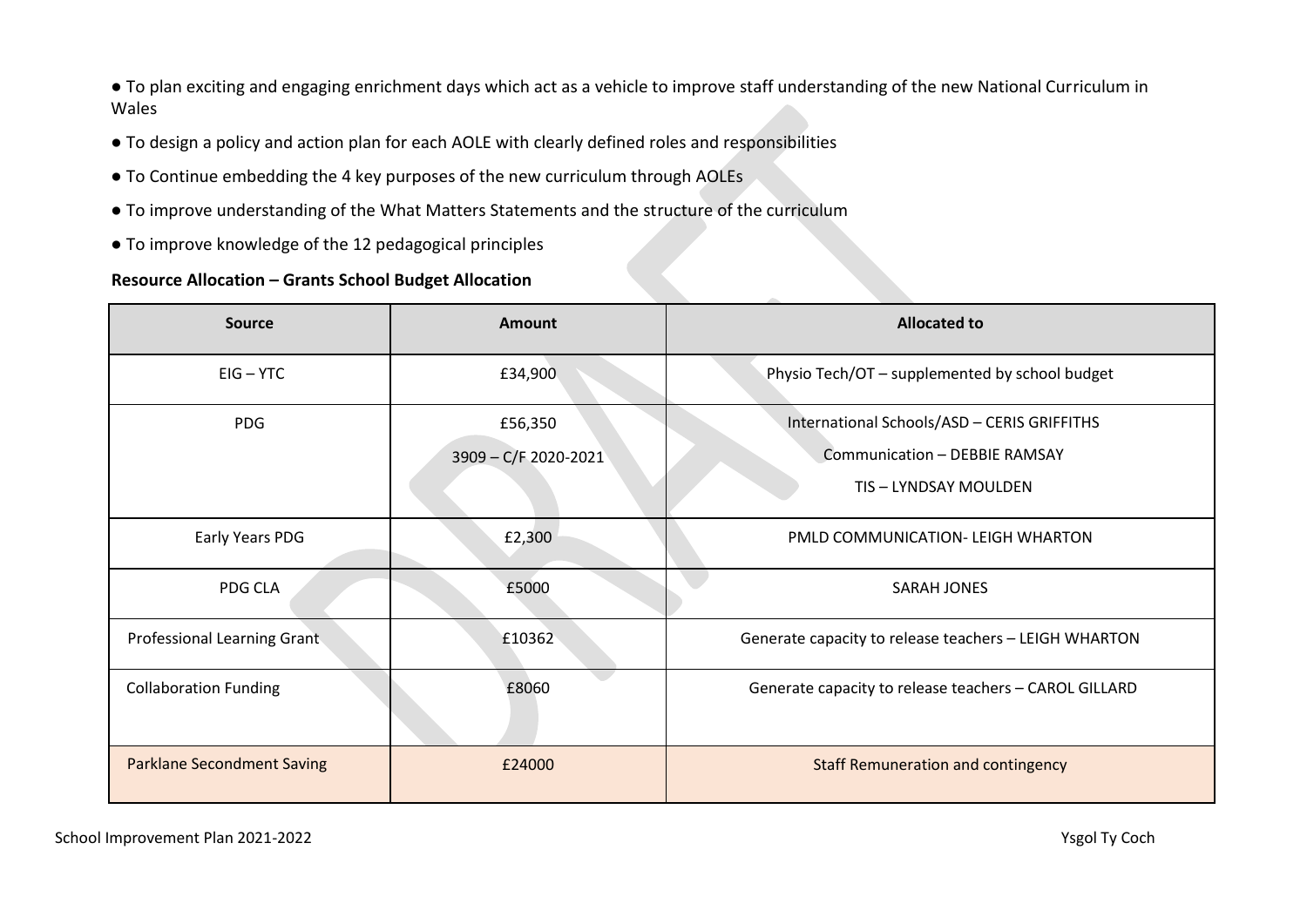| <b>ERASMUS</b>                                       | £8000                                                | European exchanges - RING FENCED FROM 19-20                                                                                                                                                                                   |
|------------------------------------------------------|------------------------------------------------------|-------------------------------------------------------------------------------------------------------------------------------------------------------------------------------------------------------------------------------|
|                                                      |                                                      | Offset staffing to release Ceris                                                                                                                                                                                              |
| Maintenance Grant (estates) -<br>Match funded by RCT | £20,000 (cost to school = $5000$ as<br>match funded) | KS3 bathroom reconfigure<br>Dosbarth Lindysyn refurbishment                                                                                                                                                                   |
| <b>RRRS</b>                                          | £4448<br>£12,617<br>£7780 (2022/2023)                | Additional Teacher to promote professional learning<br>Additional classroom cover to promote intensive interaction and<br>establishing an home outreach service for pupils with high anxiety through<br><b>Taith Y Meddwl</b> |

| <b>Ysgol Ty Coch</b>                              | <b>Out of School Activities</b> |
|---------------------------------------------------|---------------------------------|
| Capitation                                        | Roger Crookes                   |
| £4k - Primary - Resourcing the curriculum         | Andy Pidcock                    |
| £4k - Secondary - Resourcing the curriculum       | Reflexology                     |
| £4k - ASD Classes - Resourcing the curriculum     | <b>MOVE</b>                     |
| £4k – Taith y Meddwl                              | D of E                          |
| £2k - Sensory Classes - Resourcing the curriculum | After School Club provision     |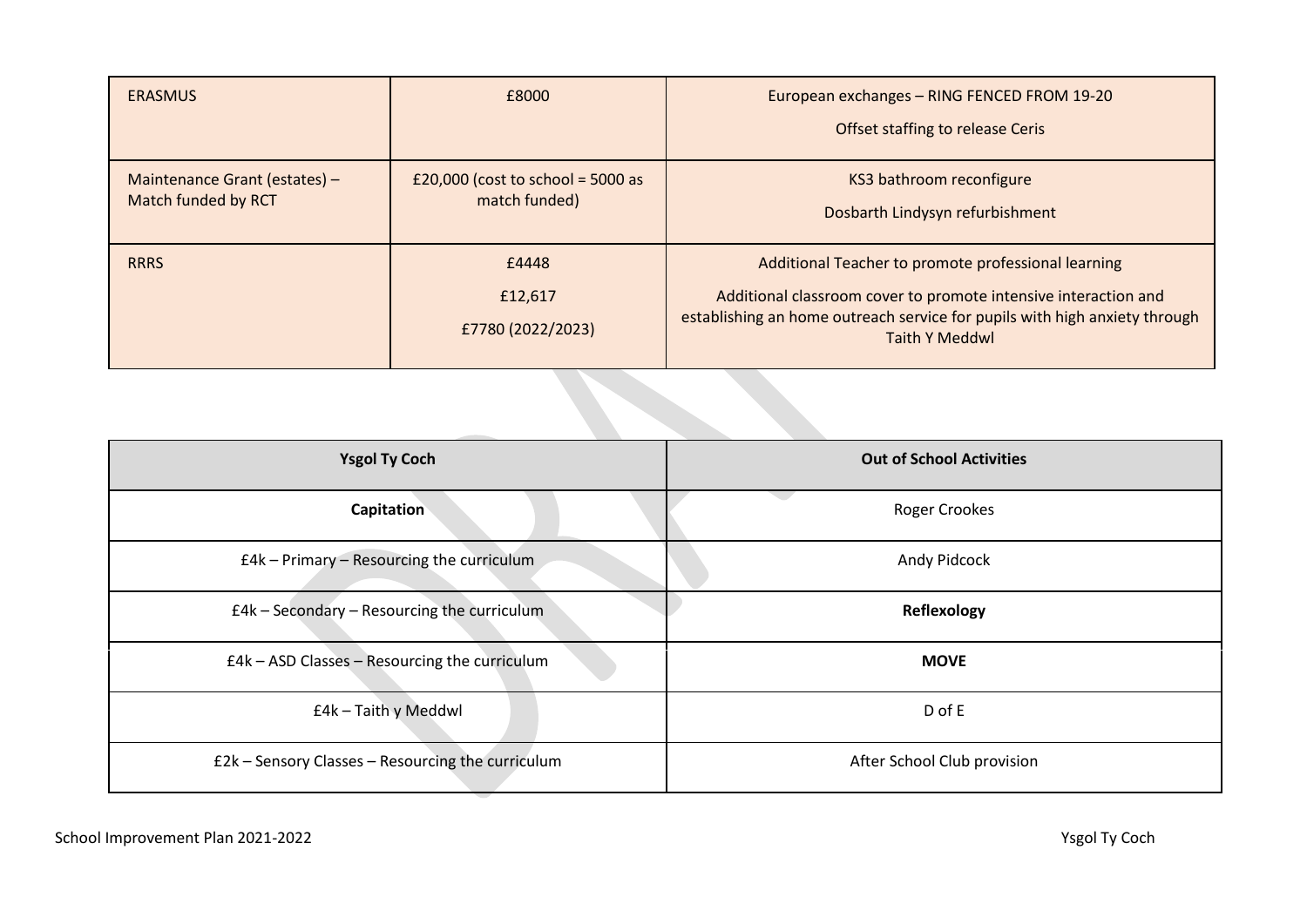| £2k – General Curriculum Resources – Resourcing the curriculum |                                        |
|----------------------------------------------------------------|----------------------------------------|
| £2k - Art Resources                                            |                                        |
| £4000 - AOLE Enrichment                                        | <b>Buarth y Capel</b>                  |
| ICT - £22,000                                                  | Capitation                             |
| £11,000 - Resources to complete 1 device per pupil strategy    | Enterprise Earnings used to supplement |
| £5000 - peripheral devices to enable SeeSaw etc                | £5000 for horticulture                 |
| £5000 - Peripherals upgrade and software licensing             | $£5000 - ICT$ refresh                  |
| <b>Planned Maintenance</b>                                     |                                        |
| £14000 - Aderyn Yard Updates                                   | Salon floor re-lay                     |
| £14000 - Assistive Technology Resources                        | Sensory Room conversion                |
| £6000 - Identified spending priorities                         | KS3 toilet reconfiguration             |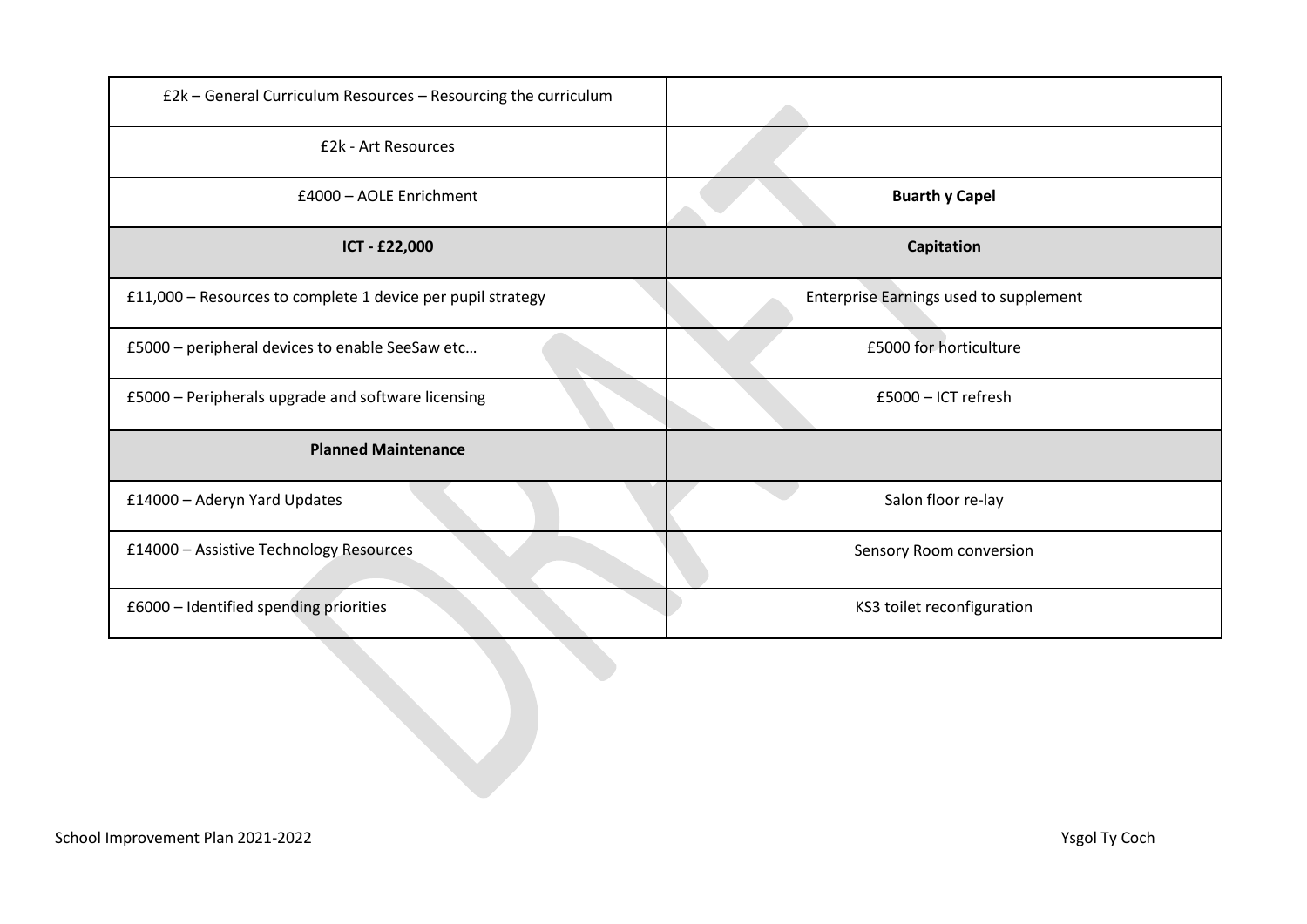#### **School Improvement and Evaluation Rationale**

- National Evaluation and Improvement Framework (NEIF)
- Curriculum for Wales
- ALNET
- ESTYN
- Schools as Learning Organisations creating a culture of enquiry
- SeeSaw used to record all evidence
- Embedding a Whole School Approach to Wellbeing

#### **Staffing – Building in time for rich professional learning**

- Debbie Ramsay ASD Department & Total Communication Approach
- Ceris Griffiths Primary Department & International Schools
- Leigh Wharton Sensory Classes & Assistive Technology
- Carol Gillard Secondary Department and School Minibusses
- Lyndsay Moulden Taith u Meddwl & TIS
- Dawn Lawman BYC & Vocational Access

#### **Joint Working with Parklane Special Schools**

- ALN IPD coordination & administration support
- RSE Joint project and roll out
- Assessment bsquared and moderation
- Coaching and mentoring
- Trauma informed Schools
- TEAM TEACH and positive behaviour management
- Staffing Pooling expertise and creating our own relief bank
- Professional Learning & Enquiry and Schools learning organisation
- Curriculum Design CfW, Post 16 options, WEST, AOLE Enrichment, Duke of Edinburgh, College, accreditation
- Staff induction and internal training programme Becoming a teaching organisation links with University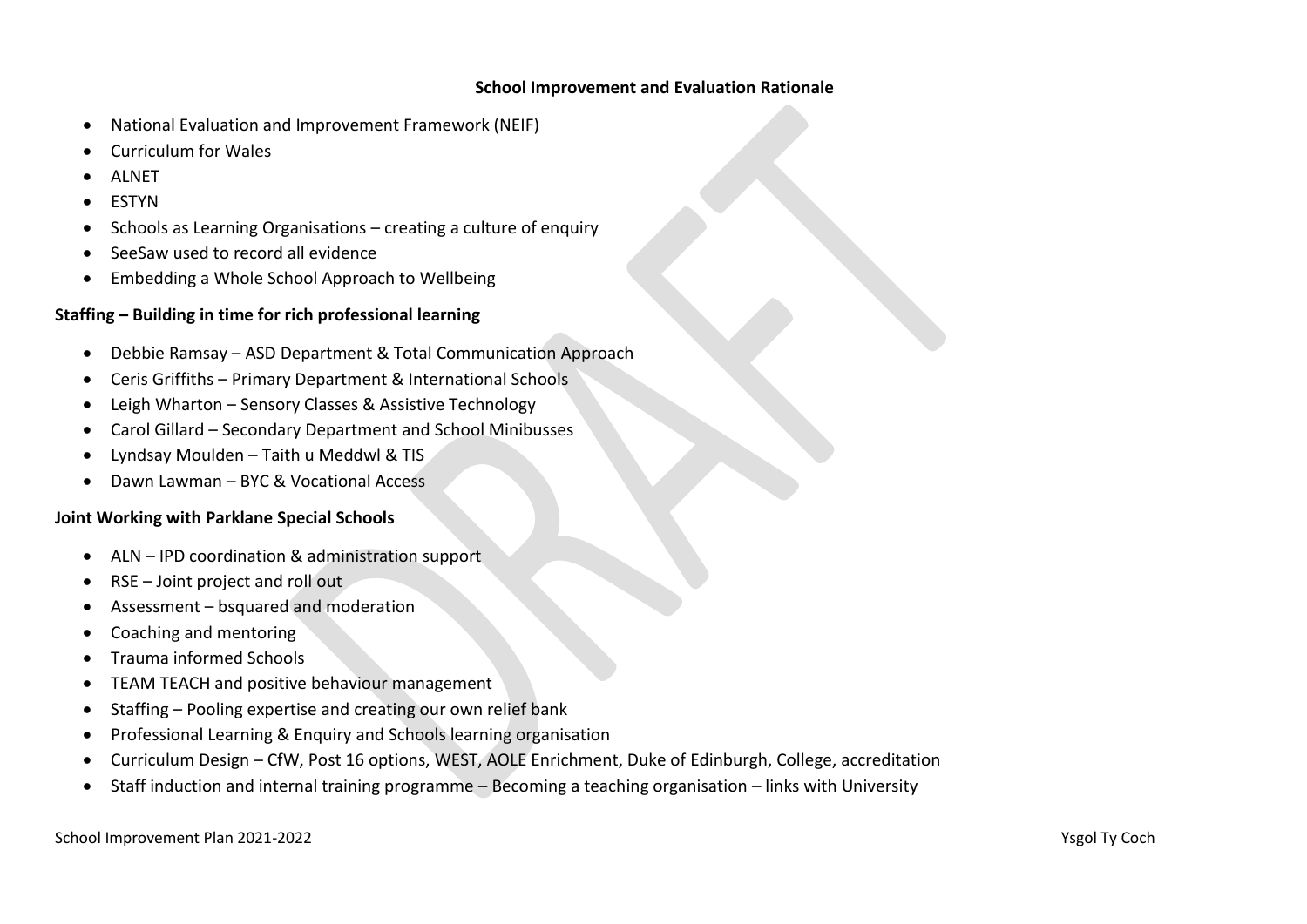#### **3 Year Strategic School Improvement Plan**

| <b>School</b><br><b>Strategic Aim</b>                                         | $2021 - 2022$                                                                                                                                                                                                                                                                                                                                                                                                                                                                                                                                                                                                                                                                                                                                                                                                                                                                                                                                                           | $2022 - 2023$                                                                                                                                                                                                                                                                                                                                                                                                                                                                                                                                                                                                                                                                                                                                                                                                                         | 2023 - 2024                                                                                                                                                                                                                                                                                                                                                                                                   |
|-------------------------------------------------------------------------------|-------------------------------------------------------------------------------------------------------------------------------------------------------------------------------------------------------------------------------------------------------------------------------------------------------------------------------------------------------------------------------------------------------------------------------------------------------------------------------------------------------------------------------------------------------------------------------------------------------------------------------------------------------------------------------------------------------------------------------------------------------------------------------------------------------------------------------------------------------------------------------------------------------------------------------------------------------------------------|---------------------------------------------------------------------------------------------------------------------------------------------------------------------------------------------------------------------------------------------------------------------------------------------------------------------------------------------------------------------------------------------------------------------------------------------------------------------------------------------------------------------------------------------------------------------------------------------------------------------------------------------------------------------------------------------------------------------------------------------------------------------------------------------------------------------------------------|---------------------------------------------------------------------------------------------------------------------------------------------------------------------------------------------------------------------------------------------------------------------------------------------------------------------------------------------------------------------------------------------------------------|
| Developing<br><b>High Quality</b><br>Teaching and<br>Learning                 | Health and Wellbeing review<br>$\bullet$<br>Embed Trauma Informed Schools - focussing on<br>$\circ$<br>reluctant attenders<br><b>Embed Physical literacy</b><br>$\circ$<br>Fundamental change to RSE curriculum<br>$\circ$<br>Therapies<br>$\circ$<br><b>LLC Review</b><br>$\bullet$<br>Emerging readers with focus on 14-19<br>$\Omega$<br>Pre-intentional readers focus on ASD<br>$\Omega$<br>Review and Refresh writing strategy to improve<br>$\mathsf{C}$<br>pupils' writing skills at emergent level<br><b>Science and Technology</b><br>$\bullet$<br>Improve opportunities for exciting Digital learning<br>$\circ$<br>experiences and improve outcomes for pupils'<br>digital competency skills<br>Embed Curriculum Design and IDP to focus on What Matters in<br>$\bullet$<br>YTC, AOLE structure and the importance of the 4 Purposes.<br>Promote enrichment weeks<br>Improve pupils' experiences and standards in Welsh Language<br>$\bullet$<br>Development | Continue to raise standards and attendance for pupils with<br>$\bullet$<br>high anxiety through the TIS approach<br>Review and refresh writing strategy with focus on Pre-<br>$\bullet$<br>intentional learners<br>Refresh TOTAL Communication approach across the school<br>$\bullet$<br>in collaboration with SALT<br>Keep abreast of latest developments in Assistive Technology<br>$\bullet$<br>to make environment more accessible<br>Further develop Outdoor Learning and Forest School<br>$\bullet$<br>provision with a focus on play<br>Maths and Numeracy curriculum Review<br>o Shape, Space and measure<br>Post 16 & BYC - standards/curriculum/accreditation offer<br>Review to ensure the offer meets learners' needs<br>Refine curriculum Context booklets to further embed a<br>$\bullet$<br>project style to learning | Review and refine reading<br>$\bullet$<br>and writing strategy<br>Improve provision for Using<br>$\bullet$<br>data across the curriculum<br>linking to project style of<br>learning<br>PMLD<br>&<br>Primary<br>$\bullet$<br>standards/curriculum<br>offer<br>Review<br>Expressive Arts curriculum<br>$\bullet$<br>Review<br><b>Humanities</b><br>curriculum<br>$\bullet$<br>Review                            |
| Investing in<br>Staff to<br>ensure<br>Excellent<br>outcomes for<br>all pupils | • Establish a culture of coaching in order to improve the quality of<br>teaching and leadership<br>• Development of high quality internal PL programmes leading to<br>engagement with the wider system<br>• Unconditional support for staff wellbeing and recovery from<br>COVID - leading to sustained high morale and consistency for<br>pupils<br>• Leadership Review in light of growing role and major<br>curriculum/ALN reform<br>Review and refine of all assessment/accountability and quality<br>assurance processes in line with NEIR with a focus on teaching                                                                                                                                                                                                                                                                                                                                                                                                | VI, HI, MSI Training $-$ succession planning to continue<br>$\bullet$<br>implementing specialist interventions<br>Embed Robust changes to MER and QA practices which focus<br>$\bullet$<br>on reflective practice and opportunities for collaboration<br>Continue to refine assessment practices - Individual learner<br>profile which focusses on What Matters<br>Emotionally intelligent and robust workforce fully recovered<br>$\bullet$<br>from the trauma of COVID pandemic<br>Further develop links with Universities to enhance culture of<br>$\bullet$<br>'growing our own'.<br>Pilot YTC learning Journal to analyse and share best practice<br>$\bullet$                                                                                                                                                                   | Professional<br>International<br>$\bullet$<br>Learning<br>learning<br>internationally<br>Fully<br>implemented<br>$\bullet$<br>succession<br>plan<br>for<br>professional<br>learning in<br>specialist areas<br>Teacher training centre of<br>excellence in ALN - taking<br>steps to become a 'teaching<br>school'<br>Publish YTC learning journal<br>collaboration<br>with<br>in<br>University level research. |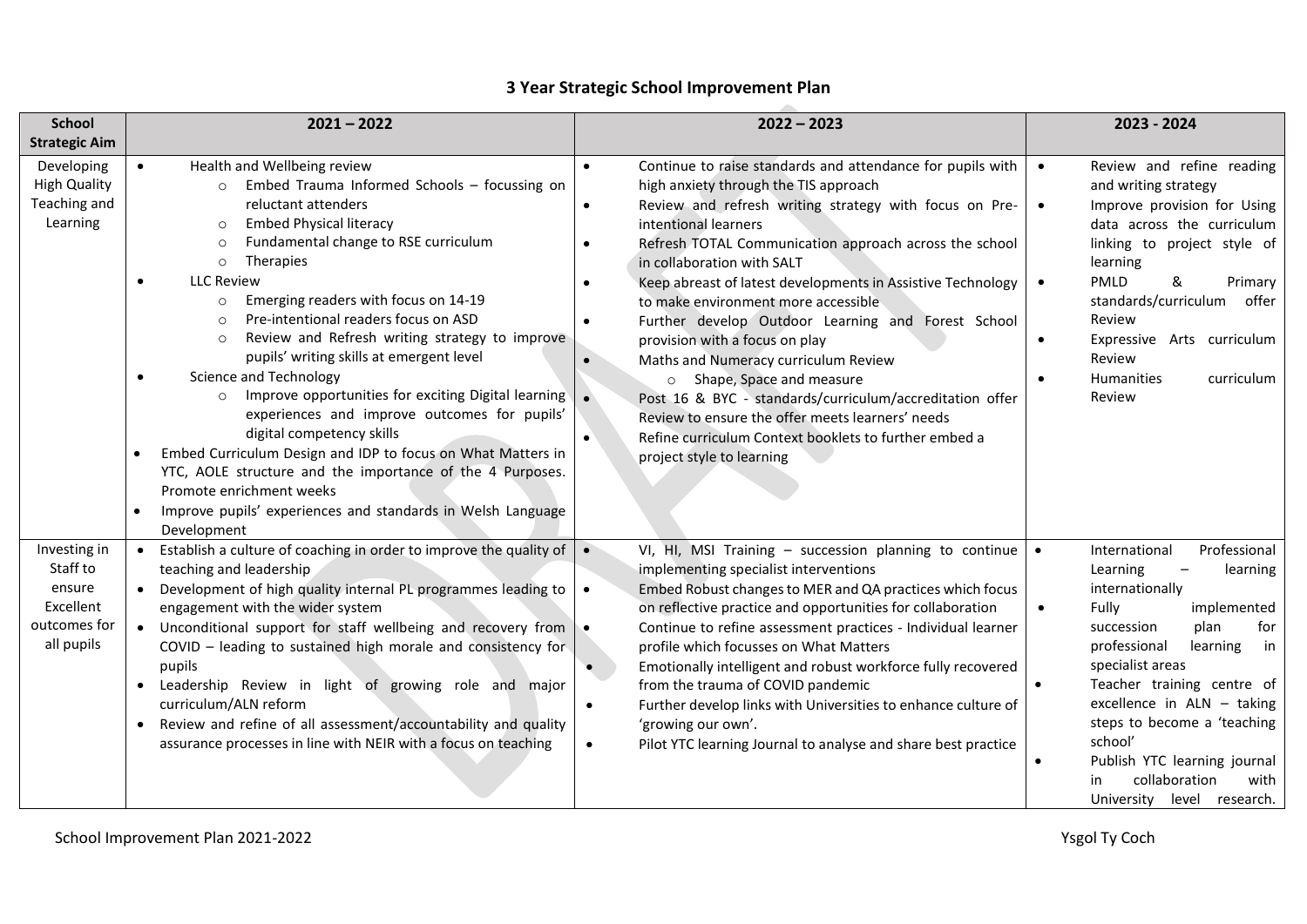|                                                                   |                                                  |                                                                                                                                                                                                                                                                                                                                                                                                                                                                                                                                                                                      |                                                  |                                                                                                                                                                                                                                                                                                                                                                                                                                                                                                                                                                               |                                                  | Showcasing highest quality<br>teaching and learning                                                                                                                                                                                                                  |
|-------------------------------------------------------------------|--------------------------------------------------|--------------------------------------------------------------------------------------------------------------------------------------------------------------------------------------------------------------------------------------------------------------------------------------------------------------------------------------------------------------------------------------------------------------------------------------------------------------------------------------------------------------------------------------------------------------------------------------|--------------------------------------------------|-------------------------------------------------------------------------------------------------------------------------------------------------------------------------------------------------------------------------------------------------------------------------------------------------------------------------------------------------------------------------------------------------------------------------------------------------------------------------------------------------------------------------------------------------------------------------------|--------------------------------------------------|----------------------------------------------------------------------------------------------------------------------------------------------------------------------------------------------------------------------------------------------------------------------|
| Providing<br>Unconditional<br>Support for<br>Parents              | $\bullet$<br>$\bullet$<br>$\bullet$<br>$\bullet$ | Build on blended learning practices to reach all parents with<br>support, workshops and training<br>Establish robust after school club and holiday club provision<br>that provides equity for all children<br>Work collaboratively with multi-disciplinary team to support<br>recovery from COVID<br>Staff to receive training on Early Bird parental support                                                                                                                                                                                                                        | $\bullet$<br>$\bullet$<br>$\bullet$              | ALNET - Full IDP implementation in conjunction with<br>curriculum design to ensure robust, relevant of person<br>centred targets<br>Parents fully informed of ALNET and improve attendance at<br>review meetings<br>Accredited learning for parents to promote 24hr curriculum<br>e.g. Early Bird, PECS,                                                                                                                                                                                                                                                                      | $\bullet$                                        | Research possible support<br>for siblings<br>Engage with young carers to<br>ensure families have robust<br>support mechanisms in place                                                                                                                               |
| Celebrating<br>Difference<br>and Diversity<br>in the<br>Community | $\bullet$<br>$\bullet$<br>$\bullet$<br>$\bullet$ | Significantly improve opportunities for pupils to participate<br>in Physical Literacy, Movement and sport at all levels leading<br>to MOVE silver award<br>Improved opportunities to celebrate pupils' expressive arts<br>achievements in the local, regional and national community<br>Improve the range of extra curricula opportunities after<br>school and in the holidays as pupils and families recover<br>from COVID<br>Further improve the provision and impact of The<br>International Schools programme in light of BREXIT and<br>COVID                                    | $\bullet$<br>$\bullet$<br>$\bullet$<br>$\bullet$ | Re-engage with vision to open the enterprise projects to the<br>public e.g. garden centre/chillies<br>Ensuring the community is used effectively to support<br>authentic contexts for learning<br>Improved opportunities for pupils to engage in competitive<br>and representative sport and expressive arts<br>Improved opportunities for work related education in the<br>community<br>MOVE Centre of Excellence status<br>Improve links with college to improve Post 19 transition offer<br>Re-engage with international link visits between schools<br>(subject to COVID) | $\bullet$<br>$\bullet$<br>$\bullet$<br>$\bullet$ | established sporting<br>Fully<br>clubs<br>Engagement with All Wales<br>special school games<br>Increased number of pupils<br>engaged in participative and<br>representative sport<br>Increased<br>number<br>of<br>expressive arts clubs with<br>work being showcased |
| Enhancing<br>the Physical<br>Environment                          | $\bullet$<br>$\bullet$<br>$\bullet$              | Improved provision for sensory based outdoor play<br>Primary<br>$\circ$<br>Aderyn/Afon<br>$\circ$<br><b>BYC</b><br>$\circ$<br>Improved provision for cause and effect teaching and<br>learning activities<br>Improved provision for emerging independent/semi-<br>independent wheelchair users<br>Improved access to the Forest School Environment<br>Improve basic classroom accommodation to keep up with<br>growth and complexity<br>Afon<br>$\circ$<br>Lindysyn<br>Dregiau<br>$\circ$<br>Expand BYC provision for up to 25 learners<br>Improve bathroom provision in KS3 and ASD | $\bullet$                                        | BYC supporting 50 learners with appropriate adaptations to<br>the environment<br>Continue to expand college provision to cater for more<br>learners<br>Continue to invest in professional working spaces for staff to<br>promote high quality professional learning<br>Further develop KS3 classroom accommodation to keep<br>abreast of growth/complexity<br>Refurbishment of 3 x classrooms<br>Aderyn<br>$\circ$<br>Heulwen<br>$\circ$<br>Pabi Coch<br>$\circ$<br>Refurbishment of 2 playground spaces<br>Pili Pala<br>Quad                                                 |                                                  | Refurbishment<br>of<br>the<br>administration areas of the<br>school<br>Refurbishment<br>of<br>З<br>classrooms<br>Broga<br>$\circ$<br>Pili Pala<br>$\circ$<br>Seren<br>$\circ$<br>Install sports pitch on BYC<br>land to facilitate engagement<br>in sport            |

School Improvement Plan 2021-2022 **The Coch Coches and Collection** Vsgol Ty Coches and Vsgol Ty Coch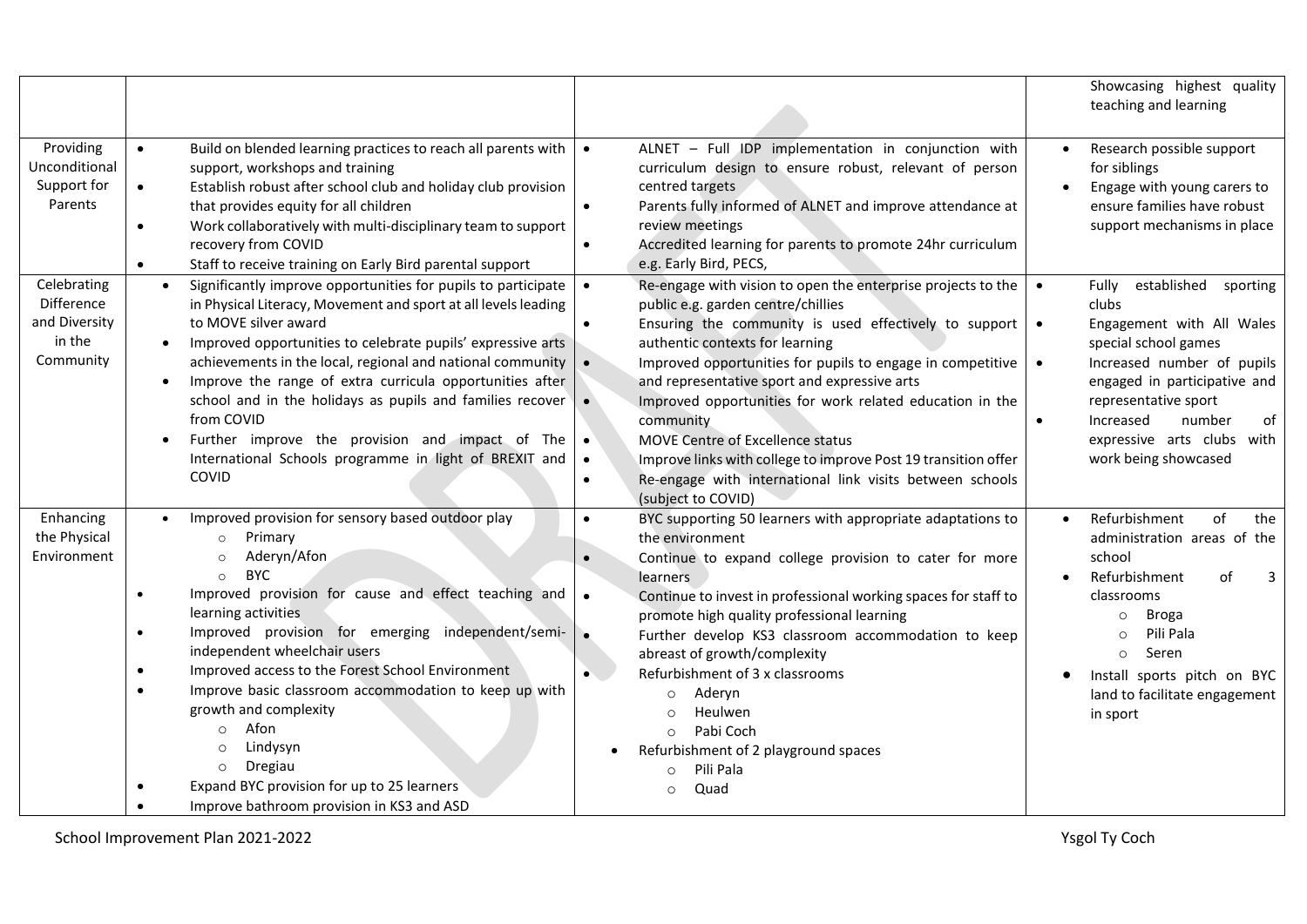| <b>Target and Anticipated</b><br>Outcome                                                                                                                                                                                                                                                                                                                                                                                                                                                                                                                                         | National<br>Mission<br>Link                                                                                            | Action                                                                                                                                                                                                                                                                                                                                                                                                                                                                                                                                                                                                                                                                                    | Lead Enguiry<br>Group/Person                                                                          | Date | Cost and<br>Resources       | <b>Evaluation and Monitoring</b>                                                                                                                                                                         | <b>RAG</b> |
|----------------------------------------------------------------------------------------------------------------------------------------------------------------------------------------------------------------------------------------------------------------------------------------------------------------------------------------------------------------------------------------------------------------------------------------------------------------------------------------------------------------------------------------------------------------------------------|------------------------------------------------------------------------------------------------------------------------|-------------------------------------------------------------------------------------------------------------------------------------------------------------------------------------------------------------------------------------------------------------------------------------------------------------------------------------------------------------------------------------------------------------------------------------------------------------------------------------------------------------------------------------------------------------------------------------------------------------------------------------------------------------------------------------------|-------------------------------------------------------------------------------------------------------|------|-----------------------------|----------------------------------------------------------------------------------------------------------------------------------------------------------------------------------------------------------|------------|
| Enhance Pupil wellbeing in response to<br>COVID-19 recovery:<br>• Increased emotional wellbeing<br>illustrated through Motional<br>• Improved Physical Literacy, physical<br>fitness and movement<br>Improved behaviour and engagement<br>Improved curriculum design, teaching<br>and outcomes in RSE<br>Gain TIS Award<br><b>Gain RRS Award</b><br><b>Gain MOVE Silver Award Accreditation</b><br>Purchase a pets as therapy dog and<br>monitor impact through MOTIONAL<br>assessments<br>Embed recommendations in<br>'Embedding a Whole School Approach<br>to Wellbeing - WG'. | <b>ESTYN</b><br>1.1<br>ESTYN<br>2.1<br><b>ESTYN</b><br>2.2<br><b>ESTYN</b><br>3.1<br><b>ESTYN</b><br>4.1<br>4.2<br>4.3 | 10 staff to have undertaken TIS Diploma by<br>throughout the year. TIS approach<br>disseminated to all staff<br>Recovery curriculum designed and delivered.<br>Motional baseline assessment for all pupils<br>undertaken and reviewed<br>Project working with Physiotherapy Physical<br>literacy training and class champion<br>identified. PL to form part of every day<br>routines<br>Purchase and train a therapy dog<br>Continue to embed MOVE across the school<br>leading to Silver accreditation<br>Excellent feedback from WG RSE pilot to be<br>disseminated to all staff and embedded into<br>curriculum design/policy<br>Engage with RCT and CSC Wellbeing support<br>advisors | S Gilbertson<br>T Evans<br>L Moulden<br>A Holland<br>L Wharton<br>L Jones<br><b>HWB AOLE</b><br>Group |      | 5000                        | Enquiry - 'Recovering from the impact/Trauma<br>of COVID - An analysis on improving whole<br>school pupil wellbeing'.<br><b>XMAS 2021</b><br>EASTER 2022<br>SUMMER 2022                                  |            |
| teaching interventions<br>Improve<br>and<br>outcomes for emergent readers in 14-19<br>department:<br>identification<br>of<br>emergent<br>$\bullet$ Clear<br>readers                                                                                                                                                                                                                                                                                                                                                                                                              | <b>ESTYN</b><br>1.1<br><b>ESTYN</b><br>1.2                                                                             | Research pupils who consistently fall short of<br>Salford reading score but who demonstrate<br>emergent reading ability<br>Establish reading PLC to research and<br>implement an effective, age appropriate<br>scheme                                                                                                                                                                                                                                                                                                                                                                                                                                                                     | E Russ<br>LLC AOLE<br>Group<br>A Holland                                                              |      | 5 x days<br>release<br>time | Enquiry - 'Implementing an effective reading<br>scheme for emergent/reluctant readers post<br>COVID-19 - An analysis of the impact on reading<br>skills following trauma of lockdown<br><b>XMAS 2021</b> |            |

# **Priority 1 – Developing High Quality Teaching and Learning Which Improves Outcomes for All**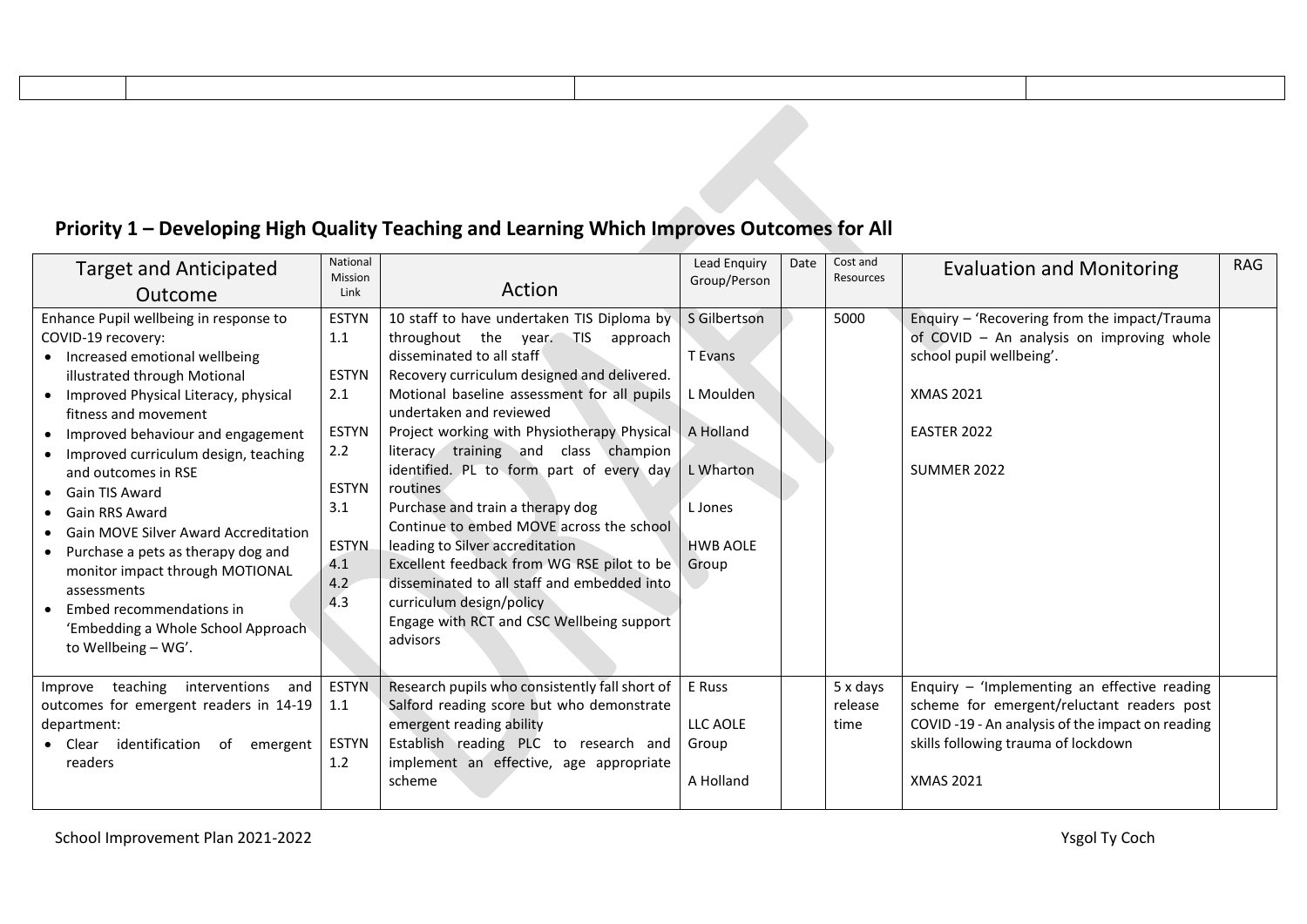| identification<br>• Clear<br>and<br>implementation of appropriate reading<br>scheme<br>Measurable improvement in pupils<br>reading with higher % achieving a<br>reading age                                                                                                                                                                                                                                                                       | <b>ESTYN</b><br>1.3<br><b>ESTYN</b><br>3.3 | Recording starting points and measure<br>progress through daily reading intervention<br>Implement WEST literacy diagnostic and<br>measure impact<br>Engage with CSC literacy advisory team and<br>special school network to share best practice                                                                                                                                                                                                                  | K Pitman                                                 | $2000 -$<br>reading<br>scheme                                             | EASTER 2022<br>SUMMER 2022                                                                                                                                                                                                                                                           |  |
|---------------------------------------------------------------------------------------------------------------------------------------------------------------------------------------------------------------------------------------------------------------------------------------------------------------------------------------------------------------------------------------------------------------------------------------------------|--------------------------------------------|------------------------------------------------------------------------------------------------------------------------------------------------------------------------------------------------------------------------------------------------------------------------------------------------------------------------------------------------------------------------------------------------------------------------------------------------------------------|----------------------------------------------------------|---------------------------------------------------------------------------|--------------------------------------------------------------------------------------------------------------------------------------------------------------------------------------------------------------------------------------------------------------------------------------|--|
| Review and Refresh writing strategy to<br>improve pupils' writing skills at all levels<br>• New scheme for intentional and pre-<br>intentional learners researched &<br>implemented e.g. RWI/POPAT<br>· Improved staff knowledge<br>and<br>teaching<br>• New strategy<br>articulated<br>and<br>implemented leading to improvement<br>in pupils writing                                                                                            | <b>ESTYN</b><br>1.1<br><b>ESTYN</b><br>3.3 | Research undertaken into 'intentional and<br>pre-intentional writing/literacy' schemes to<br>support what we already have<br>Staff professional learning around the<br>subject leading to identified schemes to<br>enhance the strategy<br>Writing strategy to be implemented daily<br>across the curriculum                                                                                                                                                     | E Russ<br>LLC AOLE<br>Group                              | 2000<br>writing<br>scheme                                                 | Enquiry - 'Implementing an effective and<br>engaging writing scheme for intentional/pre-<br>intentional learners - An analysis of the impact<br>on reading skills.<br><b>XMAS 2021</b><br>EASTER 2022<br>SUMMER 2022                                                                 |  |
| Improve opportunities for exciting Digital<br>learning experiences and improve<br>outcomes for pupils' digital competency<br>skills<br>• Improved staff training, confidence and<br>skills re: DCF<br>· Implement new DCF tracker and<br>baseline pupils<br>Context booklets populated with<br>exciting Digital learning experiences<br>e.g. animation, coding, drone, movie<br>making etc<br>· Tangible distance travelled through<br><b>DCF</b> | <b>ESTYN</b><br>1.3<br>3.3                 | Staff to receive training on the DCF including<br>the new tracker document developed in<br>lockdown - Re-baseline of pupils using this<br>documents as part of the COVID Recovery<br>Staff to receive training to ensure they know<br>the location of supportive T&L activities<br>within the context booklets<br>Ensure all ICT infrastructure in place<br>Staff to plan and experiment with Digital<br>learning activities to support context for<br>learning. | C Myhill<br>A Holland<br>Science and<br><b>Tech AOLE</b> | Release<br>time x 5<br>days C<br>Myhill to<br>engage<br>in CSC<br>cluster | Enquiry - 'Using the DCF to create exciting and<br>engaging opportunities to improve pupils' skills<br>- An analysis of curriculum design, professional<br>learning which leads to improved outcomes<br>and value for money<br><b>XMAS 2021</b><br>EASTER 2022<br><b>SUMMER 2022</b> |  |
| Embed Curriculum Design and IDP to focus<br>on What Matters in YTC, AOLE structure<br>and the importance of the 4 Purposes:<br>· IDPs & OPP to be embedded in<br>curriculum design and at the heart of<br>teachers planning                                                                                                                                                                                                                       | <b>ESTYN</b><br>3.1<br>3.2<br>4.1<br>4.2   | Staff training undertaken to refresh their<br>knowledge of curriculum design, AOLE<br>structure, ALN reform, 4 purposes and how<br>this is arranged in YTC curriculum Design<br>Update Curriculum Policy and publish<br>context booklets as a resources                                                                                                                                                                                                          | J Render<br>S Jones<br>R Rogers<br>L Morris              | 10 days<br>curriculu<br>m<br>release<br>time                              | Enquiry - 'Our curriculum Journey this far and<br>towards 2022 - the impact of enrichment, staff<br>professional learning, specialist intervention<br>and ALN reform on Curriculum Design<br><b>XMAS 2021</b>                                                                        |  |

School Improvement Plan 2021-2022 <br>
Ysgol Ty Coch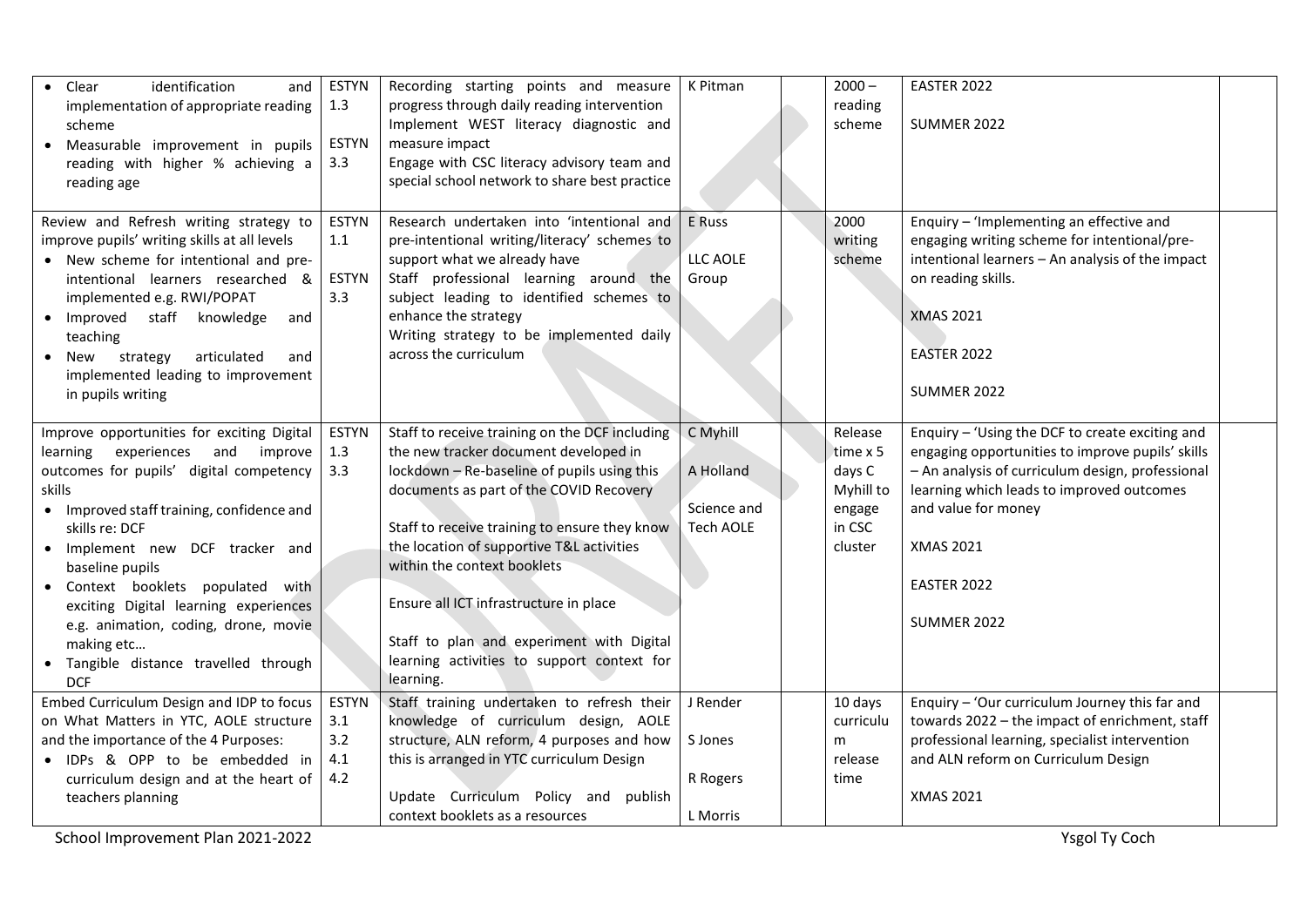| Specialist<br>frameworks<br>assessment    |              |                                               |              |          | EASTER 2022                                     |  |
|-------------------------------------------|--------------|-----------------------------------------------|--------------|----------|-------------------------------------------------|--|
| should be supported by therapists and     |              | Research<br>alternative<br>assessment         | S Gilbertson | Motional |                                                 |  |
| embedded in curriculum design e.g.        |              | programmes to INSTEP and ensure other         |              | license  | SUMMER 2022                                     |  |
| AET, MOVE, MOTIONAL, SALT                 |              | accepted frameworks are used consistently     | E Russ       | fee      |                                                 |  |
| • Pupils achievement of individual        |              | to support specialist teaching e.g.:          |              |          |                                                 |  |
| targets to increase to 95% achieving      |              | AET                                           | J Tilley     |          |                                                 |  |
| • Context booklets to be updated and      |              | <b>MOVE</b>                                   |              |          |                                                 |  |
| published                                 |              | <b>MOTIONAL</b>                               | L Morris     |          |                                                 |  |
| • 4 purposes to be embedded across the    |              | Reinforce teacher<br>assessment through       |              |          |                                                 |  |
| school to motivate learners               |              | rigorous moderation and promotion of          | K Kelly      |          |                                                 |  |
| • 6 X AOLE Enrichment activities to be    |              | learning journey e.g. SeeSaw                  |              |          |                                                 |  |
| delivered and quality assured bringing    |              | Plan and deliver 6 x exciting AOLE enrichment |              |          |                                                 |  |
| the AOLE enrichment day programme         |              | days and complete thorough evaluation         |              |          |                                                 |  |
| to a close                                |              |                                               |              |          |                                                 |  |
| Improve pupils' experiences and standards | <b>ESTYN</b> | Continue to implement Welsh Sign and word     | R Maguire    | 3 days   | Welsh<br>Enquiry<br>Ensuring<br>$-$<br>Language |  |
| in Welsh Language Development             | 1.1          | of the week through practical demonstration   |              | for RM   | Development is an integral part of LLC AOLE. An |  |
| • LLC context booklets to reflect Welsh   | 1.2          |                                               | C Jones      | to       | analysis on the impact of raising the awareness |  |
| language Development                      | 1.3          | Plan more opportunities to celebrate Welsh    | R Lewis      | engage   | and skill of staff                              |  |
| · Welsh Champion in each class            |              | culture e.g. Welsh AOLE Day, Eisteddfod,      |              | in CSC   | XMAS 2021                                       |  |
| responsible for improving experiences     |              | Food and drink fayre etc                      | LLC AOLE     | Welsh    |                                                 |  |
| • Staff basic Welsh skills to improve     |              |                                               |              | Cluster  | EASTER 2022                                     |  |
| • Pupils use of incidental Welsh to       |              | Ensure context booklets are supported by      |              |          |                                                 |  |
| improve                                   |              | key vocabulary, signs and symbols             |              |          | SUMMER 2022                                     |  |

# **Priority 2 – Investing in Staff to ensure high quality outcomes for all**

| <b>Target and Anticipated</b>                     | National<br>Mission |                                               | Lead Enguiry<br>Group/Person | Date | Cost and<br>Resources | <b>Evaluation and Monitoring</b>                  |  |
|---------------------------------------------------|---------------------|-----------------------------------------------|------------------------------|------|-----------------------|---------------------------------------------------|--|
| <b>Outcome</b>                                    | Link                | Action                                        |                              |      |                       |                                                   |  |
| Research and implement a consistent               | <b>ESTYN</b>        | 4 x SLT members to receive Train the Trainer  | S Jones                      |      | $5000 -$              | Enquiry $-$ An analysis of the impact of coaching |  |
| approach to coaching across the school to $\vert$ | 3.1                 | coaching. 2 X SLT to complete ILM Level 3 in  |                              |      | <b>CSC</b>            | and self-evaluative quality assurance on staff    |  |
| support high performance and staff 3.3            |                     | coaching                                      | D Jenkins                    |      | Support               | wellbeing, morale and performance                 |  |
| wellbeing after COVID                             |                     |                                               |                              |      |                       |                                                   |  |
| • 4 Staff to receive coaching train the           | ESTYN               | 9 staff from YTC and 3 from PL to be          | J Render                     |      | 2000                  | XMAS 2021                                         |  |
| trainer accreditation                             | 5.2                 | identified to receive training to be coaches. |                              |      | <b>CONTIN</b>         |                                                   |  |
| Coaching training given to all SLT and            |                     | This should focus on SLT and HLTA to ensure   | K Kellv                      |      | $UA -$                | EASTER 2022                                       |  |
| <b>HLTAs</b>                                      | <b>ESTYN</b>        | approaches are used with the full school      |                              |      | <b>CSC</b>            |                                                   |  |
|                                                   | 5.3                 | community                                     | D Ramsay                     |      |                       | SUMMER 2022                                       |  |

School Improvement Plan 2021-2022 **The Coch Coches and Collection** Vsgol Ty Coches and Vsgol Ty Coch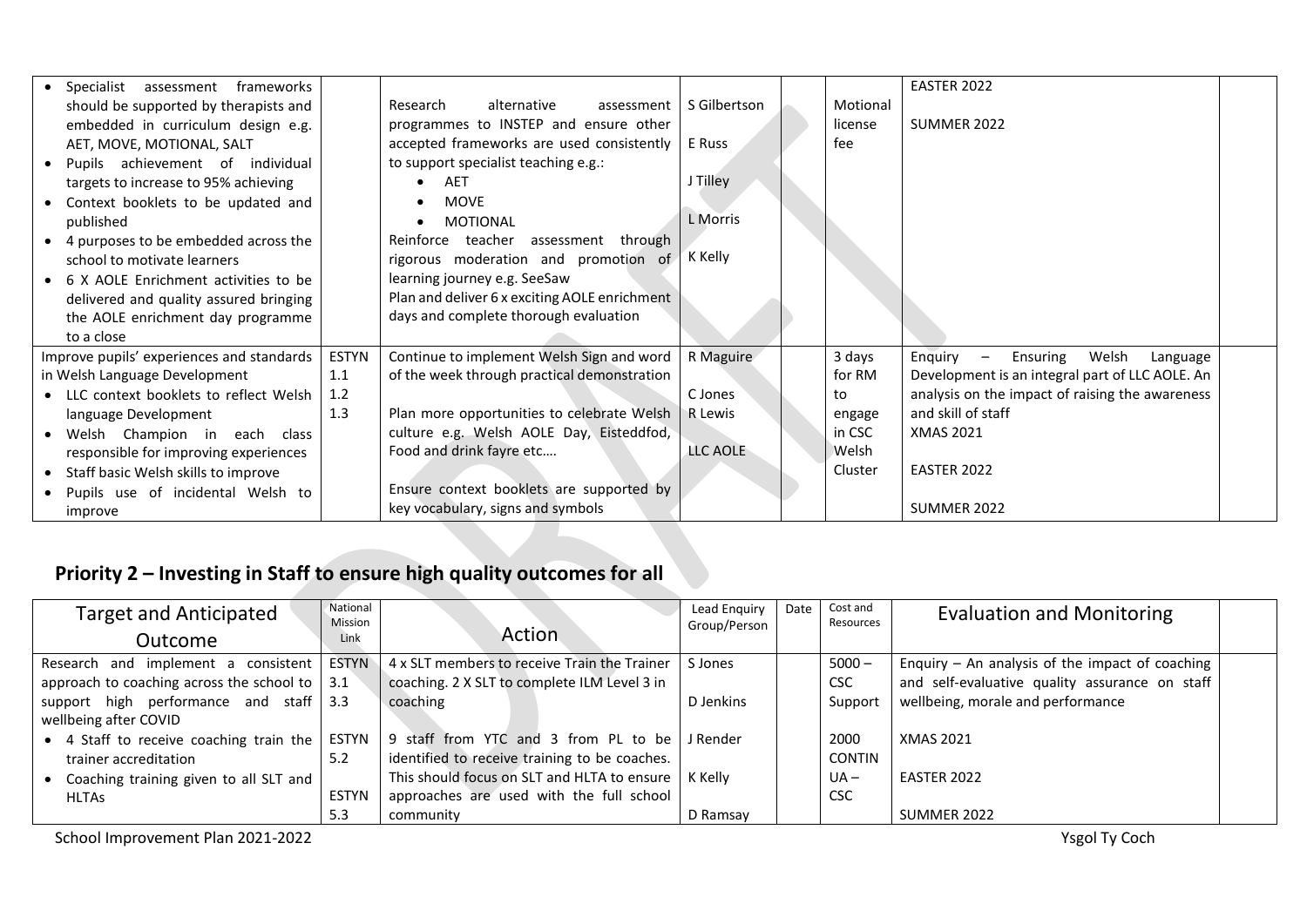| · SLT to combine coaching to PM<br>arrangements to secure improvement<br>and wellbeing<br>· Sustained high performing teams -<br>leading to high staff satisfaction<br>• CONTINUA<br>indicating<br>sustained<br>improvement in targeted areas:<br><b>CONTINUA 3.2</b><br>$\Omega$<br><b>CONTINUA 4.1</b><br><b>CONTINUA 5.1</b><br>$\circ$<br>staff wellbeing<br>• Improved<br>and<br>attendance throughout the COVID<br>recovery                                                                                                                                                                                                                                   |                                            | Consider the role of coaching in performance<br>management cycles and articulate a plan to<br>ensure all staff receive regular coaching to<br>improve performance<br>Lesson observations, CONTINUA and work<br>scrutiny to be cross referenced with self-<br>evaluation e.g. Staff questionnaires used to<br>demonstrate impact<br>Analysis of pupil outcomes and CONTINUA<br>evidence to indicate improvement. Analysis<br>with wider CSC data set                                                                                                                           | C Griffiths<br>D Lawman<br>L Wharton<br>C Gillard<br>L Moulden |                                                                                               |                                                                                                                                                                                                        |  |
|---------------------------------------------------------------------------------------------------------------------------------------------------------------------------------------------------------------------------------------------------------------------------------------------------------------------------------------------------------------------------------------------------------------------------------------------------------------------------------------------------------------------------------------------------------------------------------------------------------------------------------------------------------------------|--------------------------------------------|-------------------------------------------------------------------------------------------------------------------------------------------------------------------------------------------------------------------------------------------------------------------------------------------------------------------------------------------------------------------------------------------------------------------------------------------------------------------------------------------------------------------------------------------------------------------------------|----------------------------------------------------------------|-----------------------------------------------------------------------------------------------|--------------------------------------------------------------------------------------------------------------------------------------------------------------------------------------------------------|--|
| Staff feel supported as they recover from<br>their individual experiences of COVID.<br>Ensure that staff wellbeing is prioritised<br>and leads to sustained high performance<br>• Continued investment in SAS insurance<br>leads to large menu of wellbeing<br>support<br>Additional counselling purchased to<br>provide onsite, regular opportunities<br>for professional counselling<br>Investment in gym equipment and an<br>ethos of physically active school<br>stakeholder<br>Sustained low sickness absence = high<br>$\bullet$<br>consistency for pupils = improved<br>teaching<br>• Highly effective TIS supervision in place<br>to assist debrief process | <b>ESTYN</b><br>5.3<br>5.4                 | Continue to take a person centred approach<br>to reflection and staff wellbeing as the school<br>recovers from COVID<br>Utilise the resources available through SAS<br>insurance to ensure targeted support<br>Supplement these resources with additional<br>onsite counselling to ensure staff have access<br>to supervision. This is intended to improve<br>emotional health of staff and keep them<br>motivated, focussed and emotionally well<br>after trauma of COVID<br>Improved environment for staff break to<br>enable them to 'switch off' during the school<br>day | S Gilbertson<br><b>SLT</b><br>Taith y<br>Meddwl                | 25,000<br>SAS<br>Insuranc<br>e<br>5000<br>Gym<br>equipm<br>ent<br>1600 TIS<br>Supervis<br>ion | Enquiry $-$ A critical analysis of the wellbeing<br>support offered to staff. What impact does this<br>have on wellbeing and consistency of teaching<br><b>XMAS 2021</b><br>EASTER 2022<br>SUMMER 2022 |  |
| Ensure the staff leadership structure<br>responds to sustained growth in order to<br>sustain the school's excellent performance:<br>• Leadership structure review which<br>scrutinises roles and responsibilities<br>and rearticulates for clarity                                                                                                                                                                                                                                                                                                                                                                                                                  | <b>ESTYN</b><br>5.1<br><b>ESTYN</b><br>5.2 | • Undertake coaching training with all<br>members of SLT<br>• Issue and analyse staff perception<br>questionnaires<br>$\bullet$ 360 degree leadership review - whats<br>working what needs to improve                                                                                                                                                                                                                                                                                                                                                                         | D Jenkins<br>Governing<br>Body                                 | N/A                                                                                           | Enquiry - Responding to growth and change<br>management in our special school?<br><b>XMAS 2021</b><br>EASTER 2022                                                                                      |  |

School Improvement Plan 2021-2022 **The Coch Coches and Collection** Vsgol Ty Coches and Vsgol Ty Coch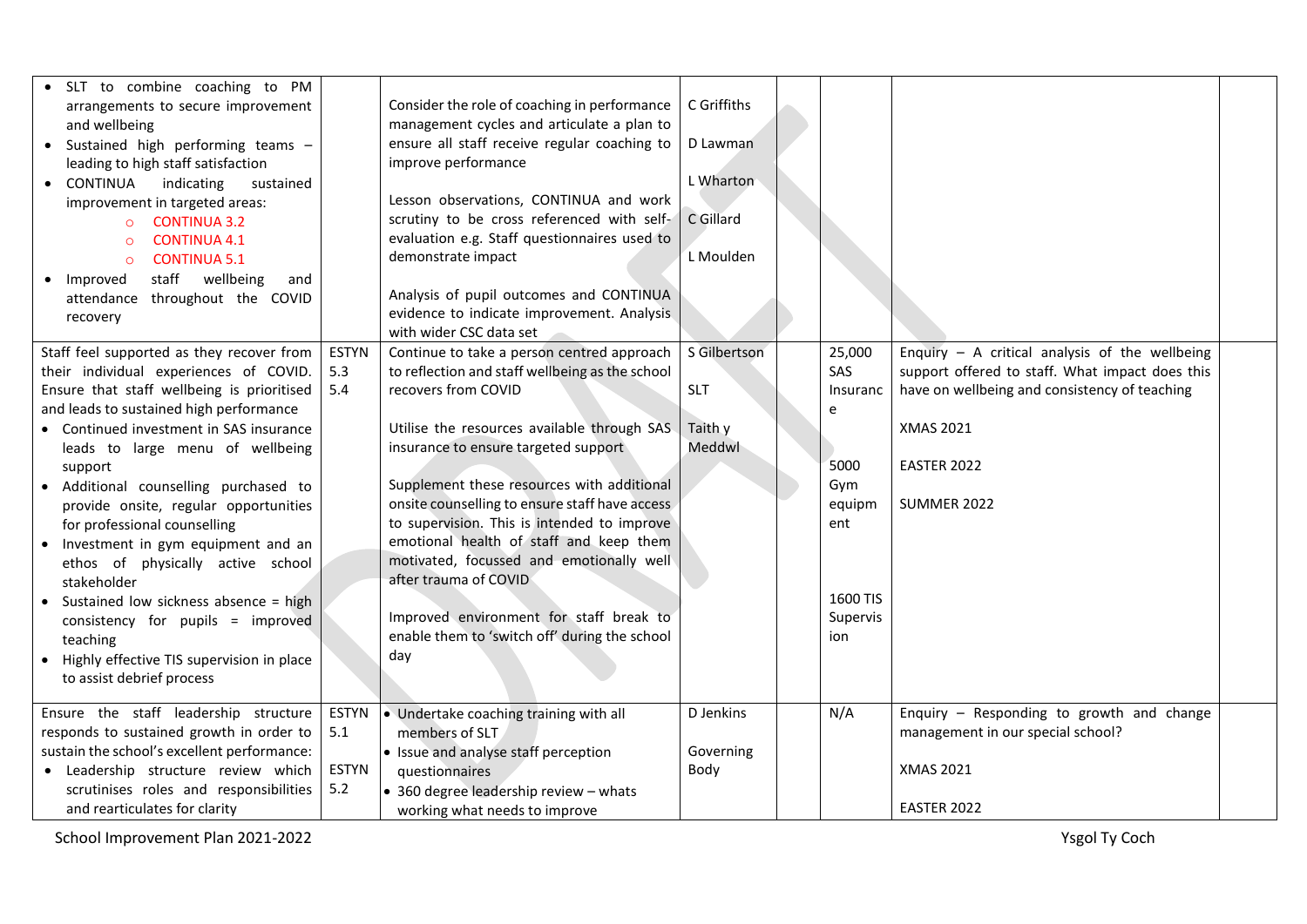| Plan for growth in BYC to ensure high<br>standards and appropriate learning<br>experiences<br>High quality leadership at all levels and<br>improved support staff leadership and<br>performance management                                                                                                                                                                                                                                                                                                                                                                                                 |                                                   | • Analyse pupil numbers, patterns and<br>projections to ensure leadership roles<br>reflect growth<br>• Ensure leadership roles facilitate effective<br>implementation of CfW and ALNET<br>• Create additional capacity and experiences<br>for leadership at all levels                                                                                                                                                                                                                                                                                                                                                                     |                                                                   |                                                                                | <b>SUMMER 2022</b>                                                                                                                                                                                                                                                                                                                    |  |
|------------------------------------------------------------------------------------------------------------------------------------------------------------------------------------------------------------------------------------------------------------------------------------------------------------------------------------------------------------------------------------------------------------------------------------------------------------------------------------------------------------------------------------------------------------------------------------------------------------|---------------------------------------------------|--------------------------------------------------------------------------------------------------------------------------------------------------------------------------------------------------------------------------------------------------------------------------------------------------------------------------------------------------------------------------------------------------------------------------------------------------------------------------------------------------------------------------------------------------------------------------------------------------------------------------------------------|-------------------------------------------------------------------|--------------------------------------------------------------------------------|---------------------------------------------------------------------------------------------------------------------------------------------------------------------------------------------------------------------------------------------------------------------------------------------------------------------------------------|--|
| Embed high quality professional learning<br>across the school to raise standards of pupil<br>learning<br>• Finalise and implement the internal staff<br>development programme using coaching<br>methodology<br>• Continued engagement and progress<br>shown on SLO surveys which<br>demonstrate clear culture of enquiry<br>• Continued engagement with the wider<br>school system to learn from practice<br>• Improved range of specialist professional<br>learning opportunities<br>• Generate more release time for staff to<br>engage in high quality learning which<br>keeps them fresh and motivated | <b>ESTYN</b><br>3.2<br>5.3<br>5.4                 | . Ensure the professional learning plan is<br>revised and focusses on succession<br>planning<br>QTVI, QTHI, QTMSI<br>$\bullet$<br>Assessment, LNF moderation<br><b>Coaching and Mentoring</b><br>Intervener, Assistive Technology<br><b>MOVE Practitioner</b><br>PECS,<br>Signalong,<br>Intensive<br>Interaction, colourful semantics<br>Rebound, TEAM TEACH,<br>Pool<br>Responder, Forest School<br>Manual Handling, MIDAS, D of E<br>. Invest in additional TA and teacher cover<br>to create release time for rich professional<br>learning away from classroom - This is to<br>ensure staff remain fresh and reduce risk<br>of burnout | J Render<br>K Kelly                                               | 2000<br><b>QTVI</b><br>Training<br>2000<br>PGCE<br>$15000 -$<br>PL<br>training | Enquiry - 'developing a professional learning<br>offer which caters for all members of the school<br>community and which creates a culture of enquiry<br>leading to improved outcomes<br>Enquiry - Creating succession and continuity in<br>the professional learning offer.<br><b>XMAS 2021</b><br>EASTER 2022<br><b>SUMMER 2022</b> |  |
| To further develop a culture of continuous<br>evaluation and improvement to secure<br>high standards:<br>• Implement the NEIF framework which<br>focusses on attainment, progress of<br>pupils and quality of teaching<br>• Improve<br>rigour<br>to<br>continuous<br>evaluation by using a range of real time<br>information e.g. surveys, SeeSaw,<br>Continua, enquiry<br>Quality assurance of professional<br>learning to support curriculum design                                                                                                                                                      | <b>ESTYN</b><br>4.1<br><b>ESTYN</b><br>5.2<br>5.4 | Ensure time is given for staff to read and<br>understand the new NEIF documentation<br>and implications<br>Tweak MER cycle to ensure its focus remains<br>on continuous and targeted evaluation using<br>real time information and QA<br>Continue work towards individual pupil<br>learning profiles where progress is measured<br>against starting points                                                                                                                                                                                                                                                                                 | <b>D</b> Jenkins<br>S Jones<br>J Render<br>R Rogers<br><b>SLT</b> | $1500 -$<br>SeeSaw<br>license                                                  | Enquiry - Holding the school to account in the<br>brave new world! - lessons learned and impact of<br>improved MER through self-assessment<br><b>XMAS 2021</b><br>EASTER 2022<br><b>SUMMER 2022</b>                                                                                                                                   |  |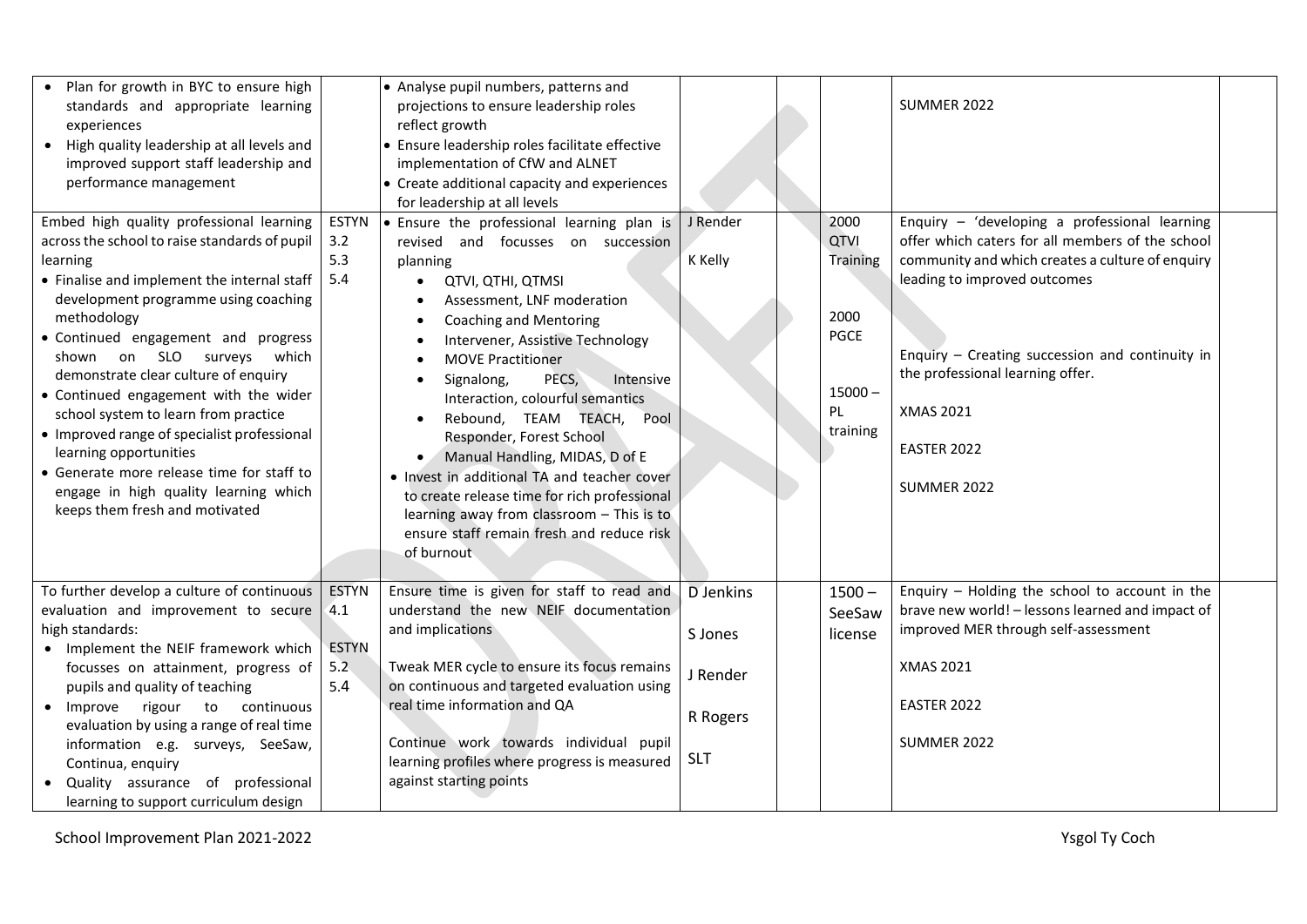| Further develop the GB role in securing<br>$\bullet$<br>accountability by engaging in peer<br>support e.g. GIG | Build on work from COVID to take a blended<br>approach to MER which seeks to verify self-<br>evaluation at all levels |  |  |
|----------------------------------------------------------------------------------------------------------------|-----------------------------------------------------------------------------------------------------------------------|--|--|
|                                                                                                                | Encourage instructional rounds methodology<br>to support peer enquiry, challenge and<br>support to raise              |  |  |
|                                                                                                                | GB to continue to engage with the sector to<br>efficient and effective QA<br>develop<br>procedures                    |  |  |

# **Priority 3 – Unconditional Support for Parents/Families**

| <b>Target and Anticipated</b><br>Outcome   | National<br>Mission<br>Link | Action                                       | Lead Enquiry<br>Group/Person | Date | Cost and<br>Resources | <b>Evaluation and Monitoring</b>                 |  |
|--------------------------------------------|-----------------------------|----------------------------------------------|------------------------------|------|-----------------------|--------------------------------------------------|--|
|                                            |                             |                                              |                              |      |                       |                                                  |  |
| Continue to enhance the blended            | <b>ESTYN</b>                | Continue to hold virtual coffee morning      | S Jones                      |      |                       | Enquiry - Maximising the benefits of blended     |  |
| approach to family engagement to further   | 2.1                         | using Google Meet. Ensure parents are        |                              |      |                       | approaches to reach ALL parents for support,     |  |
| improve relationships and support:         | 3.1                         | shown how to use the feature and ensure      | K Murphy                     |      |                       | guidance and training                            |  |
| Re-establish face to face coffee           | 4.1                         | SeeSaw is used to host the Google Meet       |                              |      |                       |                                                  |  |
| mornings, focussed workshops,              |                             | link                                         | S Nuthall                    |      |                       | <b>XMAS 2021</b>                                 |  |
| training opportunities                     |                             | • Publish a list of workshops/support and    |                              |      |                       |                                                  |  |
| Supplement face to face meeting with       |                             | training activities which utilises expertise |                              |      |                       | EASTER 2022                                      |  |
| Google Meets to overcome barriers to       |                             | within the school e.g.                       |                              |      |                       |                                                  |  |
| transport and work patterns                |                             | o Comms, continence, behaviour               |                              |      |                       | SUMMER 2022                                      |  |
| Parent perception questionnaires           |                             | management                                   |                              |      |                       |                                                  |  |
| indicating further improved                |                             | • When risk assessment allows, hold an       |                              |      |                       |                                                  |  |
| relationships, support and impact on       |                             | increasing number of face to face events to  |                              |      |                       |                                                  |  |
| challenges being faced at home             |                             | support families as they recover from        |                              |      |                       |                                                  |  |
|                                            |                             | indirect impact of COVID                     |                              |      |                       |                                                  |  |
| Continue with the transition from SEN to   | <b>ESTYN</b>                | • Libby Morris to be appointed as ALNCO      | L Morris                     |      | $5000 -$              | Enquiry $-$ An analysis of the lessons learned   |  |
| ALN acts and replace statements with IDPs: | 1.1                         | and work closely with RCT as part of pilot.  |                              |      | IDP pilot             | during conversion from Statements to IDPs. How   |  |
|                                            | 1.2                         | Evaluate impact of form action plan for      | L Langley                    |      | <b>RCT</b>            | do we ensure IDPs sit at the heart of curriculum |  |
|                                            | 2.1                         | whole school roll out                        |                              |      |                       | planning?                                        |  |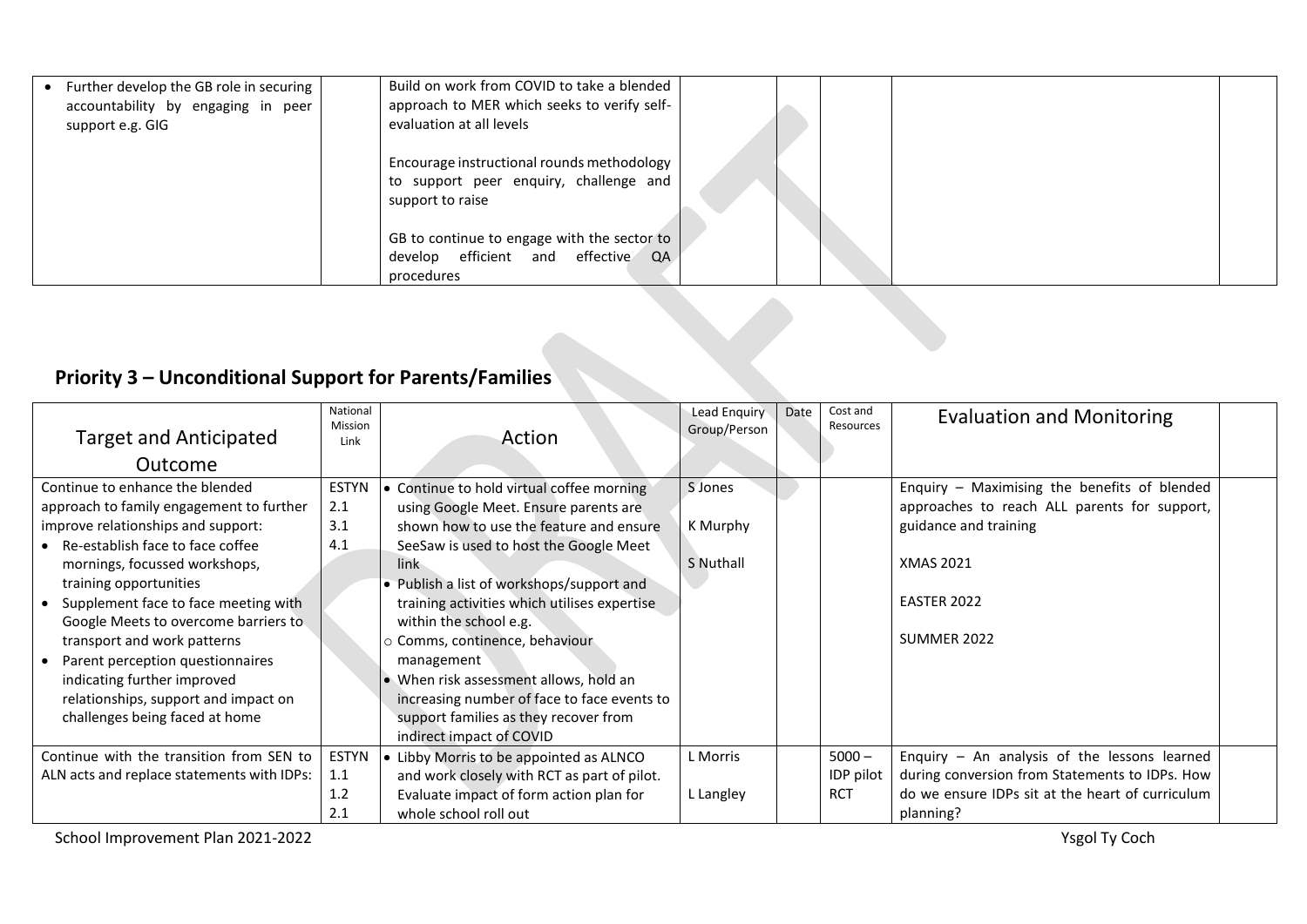| · Continue to convert all remaining<br>statements to IDPs through the annual<br>review process<br>• Effectively manage conflict and anxiety<br>during the process<br>• Ensure enhanced therapeutic support is<br>used effectively to support IDP<br>• Ensure OPP continue to sit at the heart of<br>the curriculum offer and annual reviews<br>effectively showcase progress using<br>SeeSaw                                                                                                                       | 2.2<br>3.1<br>4.1          | • Hold multiple training sessions for parents<br>to ensure they understand the process and<br>know how to engage<br>• Purchase additional SLA with therapies to<br>be used as part of universal offer to<br>support ALP and to reduce risk of conflict<br>• One Page profiles to be at the heart of<br>teachers planning/curriculum offer. Ensure<br>targets are relevant and evaluated used<br>specialist teaching/frameworks to meet<br><b>ALP</b>                    | S Jones                            |                                     | <b>XMAS 2021</b><br>EASTER 2022<br>SUMMER 2022                                                                                                                                                             |  |
|--------------------------------------------------------------------------------------------------------------------------------------------------------------------------------------------------------------------------------------------------------------------------------------------------------------------------------------------------------------------------------------------------------------------------------------------------------------------------------------------------------------------|----------------------------|-------------------------------------------------------------------------------------------------------------------------------------------------------------------------------------------------------------------------------------------------------------------------------------------------------------------------------------------------------------------------------------------------------------------------------------------------------------------------|------------------------------------|-------------------------------------|------------------------------------------------------------------------------------------------------------------------------------------------------------------------------------------------------------|--|
| Further develop effective communication<br>systems with parents to ensure they are<br>kept well abreast of pupil progress:<br>• Ensure SeeSaw is used effectively and<br>supported with assessment information<br>to provide continuous updates in<br>relation to pupil progress<br>• Ensure this information is used to<br>enhance annual review processes<br>• Ensure targets for progression and clear<br>and involve parents which also<br>empowers them to work on targets at<br>home through 24hr curriculum | <b>ESTYN</b><br>2.1        | · Full evaluation of 1 year of SeeSaw.<br>Identify strengths and refine policy which<br>determines clear rules and minimum<br>expectations<br>• Provide further training and awareness for<br>parents to ensure they engage. Provide<br>digital device if DEL<br>· Ensure SeeSaw is used during parents<br>evening and annual<br>reviews to<br>demonstrate progress<br>• Ensure OPP and teachers planning is<br>hosted on the platform to improve<br>ongoing engagement | R Rogers                           | 5 days<br>release<br>time -<br>1000 | Enquiry - Using practices developed throughout<br>the pandemic to ensure parents are fully involved<br>in the learning journey of their children.<br><b>XMAS 2021</b><br><b>EASTER 2022</b><br>SUMMER 2022 |  |
| Develop reliable and effective extra-<br>curricula provision to promote the 24hr<br>curriculum and to help families stabilise<br>and recover from effects of COVID<br>lockdowns:<br>designated<br>Appointment<br>of<br>person to lead all aspects of this<br>work<br>Establish effective after school<br>club provision art, sport etc<br>Establish effective holiday club<br>provision                                                                                                                            | <b>ESTYN</b><br>2.2<br>4.2 | • Develop JD and rationale for the extra<br>curricula coordinator post. Advertise and<br>appoint<br>• Establish after school club provision for<br>4/5 days per week<br>• Establish robust holiday club provision to<br>provide essential respite and social<br>interaction opportunities for pupils which<br>removes their over reliance on social<br>media in the COVID recovery                                                                                      | S Gilbertson<br>L Jones<br>K Kelly |                                     | Enquiry - The impact of robust after<br>school/holiday club provision on wellbeing,<br>behaviour and social interaction<br><b>XMAS 2021</b><br>EASTER 2022<br>SUMMER 2022                                  |  |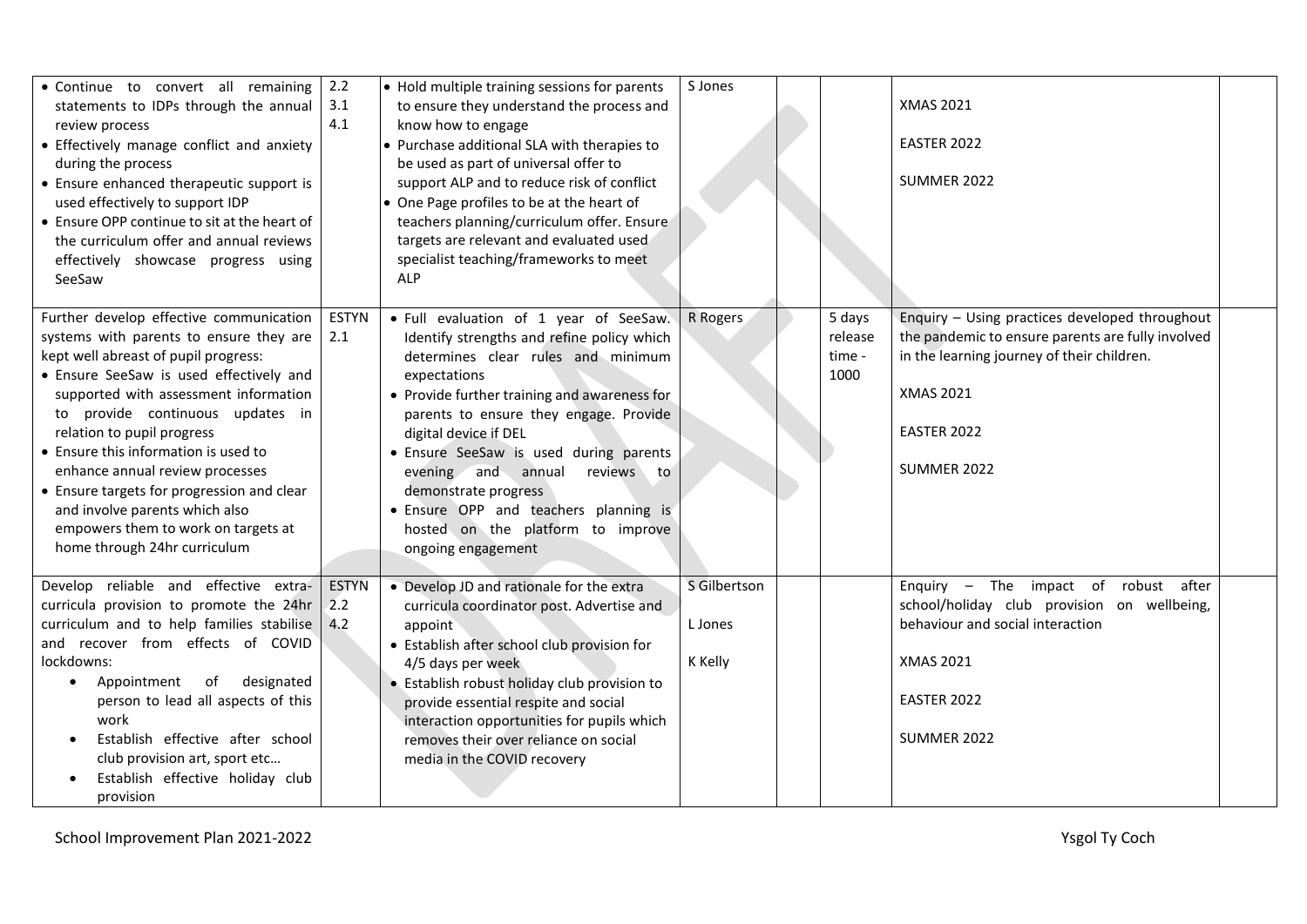| centre to provide workshops etc<br>Priority 4 - Celebrating Difference in the Community                                                                                                                    |  |  |  |
|------------------------------------------------------------------------------------------------------------------------------------------------------------------------------------------------------------|--|--|--|
| Improve pupils social interaction<br>$\bullet$<br>skills and remove risks associated<br>with over reliance on social media<br>Whilst<br>pupils engaged<br>in<br>$\bullet$<br>afterschool club, open family |  |  |  |
| Research additional funding e.g.<br>$\bullet$<br>SHEP/Barnados/DCT to support<br>and offset costs                                                                                                          |  |  |  |

### **Priority 4 – Celebrating Difference in the Community**

| <b>Target and Anticipated</b>                                                                                                                                                                                                                                                                                                                                                                                                                                                                                                                                             | National<br>Mission<br>Link       | Action                                                                                                                                                                                                                                                                                                                                                                                                                                                                               | <b>Lead Enquiry</b><br>Group/Person                         | Date | Cost and<br>Resources | <b>Evaluation and Monitoring</b>                                                                                                                                      |
|---------------------------------------------------------------------------------------------------------------------------------------------------------------------------------------------------------------------------------------------------------------------------------------------------------------------------------------------------------------------------------------------------------------------------------------------------------------------------------------------------------------------------------------------------------------------------|-----------------------------------|--------------------------------------------------------------------------------------------------------------------------------------------------------------------------------------------------------------------------------------------------------------------------------------------------------------------------------------------------------------------------------------------------------------------------------------------------------------------------------------|-------------------------------------------------------------|------|-----------------------|-----------------------------------------------------------------------------------------------------------------------------------------------------------------------|
| Outcome                                                                                                                                                                                                                                                                                                                                                                                                                                                                                                                                                                   |                                   |                                                                                                                                                                                                                                                                                                                                                                                                                                                                                      |                                                             |      |                       |                                                                                                                                                                       |
| Significantly improve opportunities for<br>pupils to participate in sport at all levels<br>leading to:<br>· Improved physical fitness, health and<br>wellbeing<br>· Improved opportunities for weekly<br>engagement in sport - establish reward<br>system for sport engagement<br>· Increased opportunities for pupils to<br>engage in competitive sport with other<br>in<br>collaboration<br>schools<br>with<br>DSW/USW/CYC<br>• A few pupils to move towards becoming<br>involved in representative sport which<br>may lead to engagement in clubs outside<br>of school | <b>ESTYN</b><br>1.1<br>2.1<br>2.2 | Work closely with Physiotherapy to analyse<br>physical literacy pilot - learn from key<br>messages and form a whole school roll out<br>strategy<br>Form small PLC and identify physical literacy<br>champions in each class. Ensure relevant<br>training and modelling before empowering<br>champions to implement daily physical<br>literacy sessions<br>PLC to also develop opportunities for sport.<br>Link with other special schools to coordinate<br>inter-school competitions | S Gilbertson<br>A Chick<br><b>B</b> Griffiths<br>S Williams |      | 34,000<br><b>EIG</b>  | Enquiry - Measuring the impact of daily physical<br>literacy programmes on health, wellbeing, fun<br>and engagement<br><b>XMAS 2021</b><br>EASTER 2022<br>SUMMER 2022 |
| Improved opportunities to celebrate<br>pupils' expressive arts achievements in the<br>local, regional and national community<br>• Eye Gaze art exhibition to raise<br>awareness of wonderful abilities of our<br>pupils                                                                                                                                                                                                                                                                                                                                                   |                                   | Continue to ensure software and hardware<br>are fit for purpose to encourage participation<br>in expressive arts                                                                                                                                                                                                                                                                                                                                                                     | N Williams<br>A Morgan<br>L Wharton                         |      |                       |                                                                                                                                                                       |
| School Improvement Plan 2021-2022                                                                                                                                                                                                                                                                                                                                                                                                                                                                                                                                         |                                   |                                                                                                                                                                                                                                                                                                                                                                                                                                                                                      |                                                             |      |                       | Ysgol Ty Coch                                                                                                                                                         |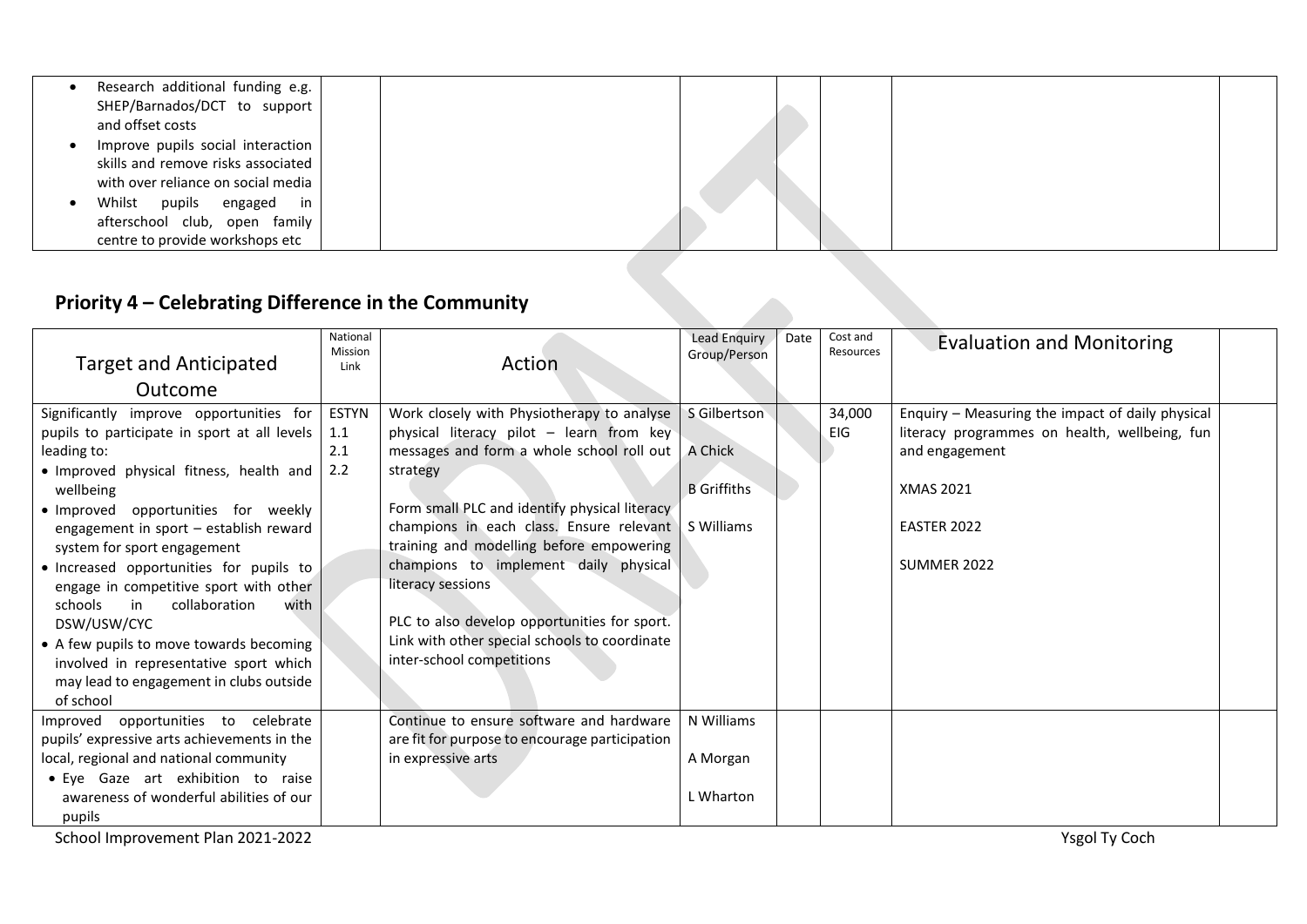| · Improved Assistive technology to<br>ensure pupils play an active part in their<br>communities e.g. driving school, eye<br>gaze                                                                                                                                                                                                                                                                                                                                                                                                                                                                      | Identify a venue for an exhibition to<br>showcase the work of pupils. In doing so,<br>raise awareness of abilities of pupils                                                                                                                                                                                                                                                                                            |                                                                                                     |                            |                                                                                                                                                                                                                                                   |  |
|-------------------------------------------------------------------------------------------------------------------------------------------------------------------------------------------------------------------------------------------------------------------------------------------------------------------------------------------------------------------------------------------------------------------------------------------------------------------------------------------------------------------------------------------------------------------------------------------------------|-------------------------------------------------------------------------------------------------------------------------------------------------------------------------------------------------------------------------------------------------------------------------------------------------------------------------------------------------------------------------------------------------------------------------|-----------------------------------------------------------------------------------------------------|----------------------------|---------------------------------------------------------------------------------------------------------------------------------------------------------------------------------------------------------------------------------------------------|--|
| Improve the range of extra curricula<br>opportunities after school:<br>• 2 after school clubs established<br>· Minimum of 1 sport club/week<br>established<br>• Summer club established<br>· Provide meaningful opportunities for<br>pupils to transfer their skills outside of<br>their classroom<br>· Provide meaningful opportunities for<br>social interaction beyond the school day<br>· Improve standards in physical fitness,<br>self-esteem, confidence and enjoyment<br>• Accelerated learning in practical<br>subjects, accelerated re-adjustment<br>into important routines and structures | Develop and appoint to a new Grade 7 role<br>37hrs/week and 52 weeks of the year using<br>various pots of RRRS and catch up money $-$<br>this role should focus on developing reliable<br>after school club provision and holiday clubs<br>Equitable offer developed for all pupils to<br>give them the opportunity to experience an<br>extended school day<br>Suite of activities developed to cater for all<br>pupils | S Gilbertson<br>Governing<br>Body<br>L Jones<br><b>K</b> Kelly<br>After school<br>club<br>employees | 5000                       |                                                                                                                                                                                                                                                   |  |
| Further improve the provision and impact<br>of The International Schools programme in<br>light of BREXIT and COVID<br>Complete the primary link project<br>$\bullet$<br>with Poland and Romania using<br>virtual technologies<br>Improve pupils' awareness of the<br>$\bullet$<br>culture of these countries<br>Help pupils to become ethical<br>informed citizens by giving them<br>international experiences                                                                                                                                                                                        | Complete the existing project using a<br>distance learning model<br>Combine the links with the partner schools<br>with our new Physical Literacy launch to<br>culminate in 2 x celebration days with a<br><b>Poland and Romania Focus</b><br>Research replacement to ERASMUS and aim<br>to be part of any pilot project                                                                                                 | C Griffiths<br>J Render<br>L Bundy                                                                  | $6000 -$<br>Ringfen<br>ced | Enquiry - Overcoming the challenges of BREXIT<br>and COVID to ensure the international dimension<br>of our work helps learners on their journey to<br>become ethically informed citizens<br><b>XMAS 2021</b><br>EASTER 2022<br><b>SUMMER 2022</b> |  |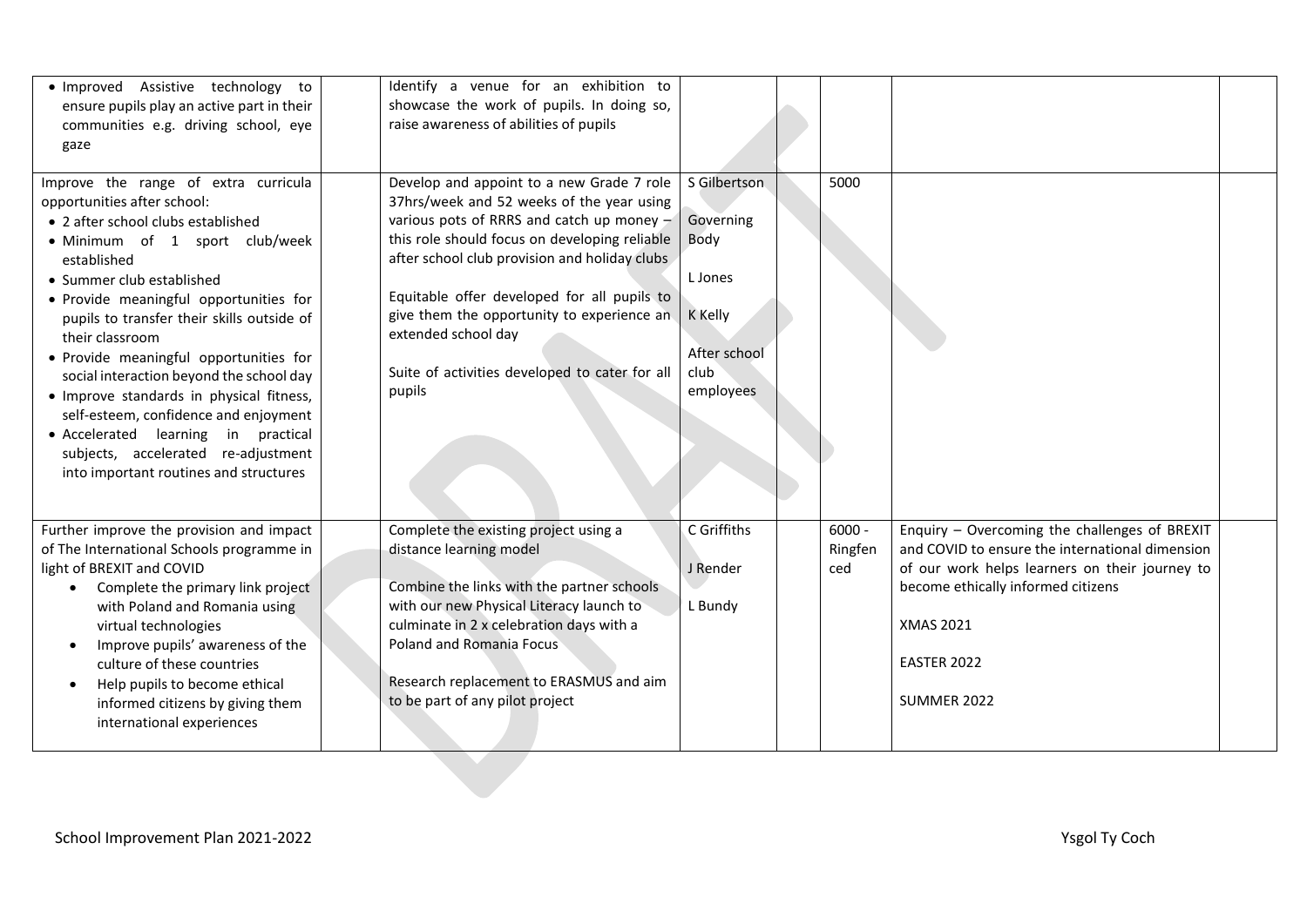# **Priority 5 – Enhancing the Physical Environment to support Progress**

| <b>Target and Anticipated</b><br>Outcome                                                                                                                                                                                                                                                                                                                                                                                                                      | National<br>Mission<br>Link                | Action                                                                                                                                                                                                                                                                                                                              | Lead Enquiry<br>Group/Person                                | Date | Cost and<br>Resources                        | <b>Evaluation and Monitoring</b>                                                                                                                                                                 |
|---------------------------------------------------------------------------------------------------------------------------------------------------------------------------------------------------------------------------------------------------------------------------------------------------------------------------------------------------------------------------------------------------------------------------------------------------------------|--------------------------------------------|-------------------------------------------------------------------------------------------------------------------------------------------------------------------------------------------------------------------------------------------------------------------------------------------------------------------------------------|-------------------------------------------------------------|------|----------------------------------------------|--------------------------------------------------------------------------------------------------------------------------------------------------------------------------------------------------|
| Improved provision for sensory based<br>outdoor play<br>processing<br>• Sensory<br>training<br>undertaken by all staff<br>• BYC playground to be re-designed<br>with equipment which enable play<br>to focus on sensory processing<br>Dosbarth Aderyn/Afon yard to be<br>re-designed to focus on sensory<br>play<br>• Improved independent play skills<br>Improved physical health and social<br>communication/interaction<br>• Improved engagement/behaviour | <b>ESTYN</b><br>2.1<br>2.2<br>5.4          | Research<br>appropriate<br>play<br>equipment/playground designs with the<br>MDT<br>Design play activities which support the<br>curriculum and sensory passports/diets.<br>Implement programmes daily across all<br>classes to support IDP<br>Establish baseline of behaviour and<br>engagement from which to compare<br>improvement | <b>T</b> Evans<br><b>E</b> Russ<br>Occupation<br>al Therapy |      | 17,000<br>Assiste<br>d by<br>FoTC            | Enquiry - The impact of high quality play<br>equipment on sensory regulation, social<br>interaction, social communication<br>and<br>engagement<br><b>XMAS 2021</b><br>EASTER 2022<br>SUMMER 2022 |
| Improved provision for cause and<br>effect teaching and learning activities<br>• Research, design and build a new<br>sensory room in the Tonteg site<br>Work with OT to design activities<br>diets<br>to<br>from<br>sensory<br>be<br>undertaken regularly in new room<br>Improved independent play skills<br>Improved physical health and social<br>communication/interaction<br>• Improved engagement/behaviour                                              | <b>ESTYN</b><br>1.1<br><b>ESTYN</b><br>2.1 | Work closely with the LA and research<br>other facilities in neighbouring special<br>schools<br>Work closely with OT to design a space<br>that is effective in meeting the sensory<br>processing profile of the school<br>Ensure plans are written to maximise<br>the use of the new room in a COVID<br>friendly way                | T Evans<br>E Russ<br><b>OT</b><br>Physio                    |      | 17,000<br>-<br>assiste<br>d by<br><b>RCT</b> | Enquiry - MDT working to design a new<br>sensory space - what impact on pupil<br>wellbeing, engagement and behaviour for<br>learning?<br><b>XMAS 2021</b><br>EASTER 2022<br>SUMMER 2022          |
| Improved the provision for emerging<br>independent/semi-independent<br>wheelchair users                                                                                                                                                                                                                                                                                                                                                                       | <b>ESTYN</b><br>1.1<br>$1.2\,$<br>1.3      | Establish a joint working approach with<br>Parklane school to purchase a mobility                                                                                                                                                                                                                                                   | L Wharton<br>N Williams                                     |      | 10,999                                       | Enquiry - The impact of independent/semi-<br>independent control of a wheelchair on<br>confidence, morale and independence                                                                       |